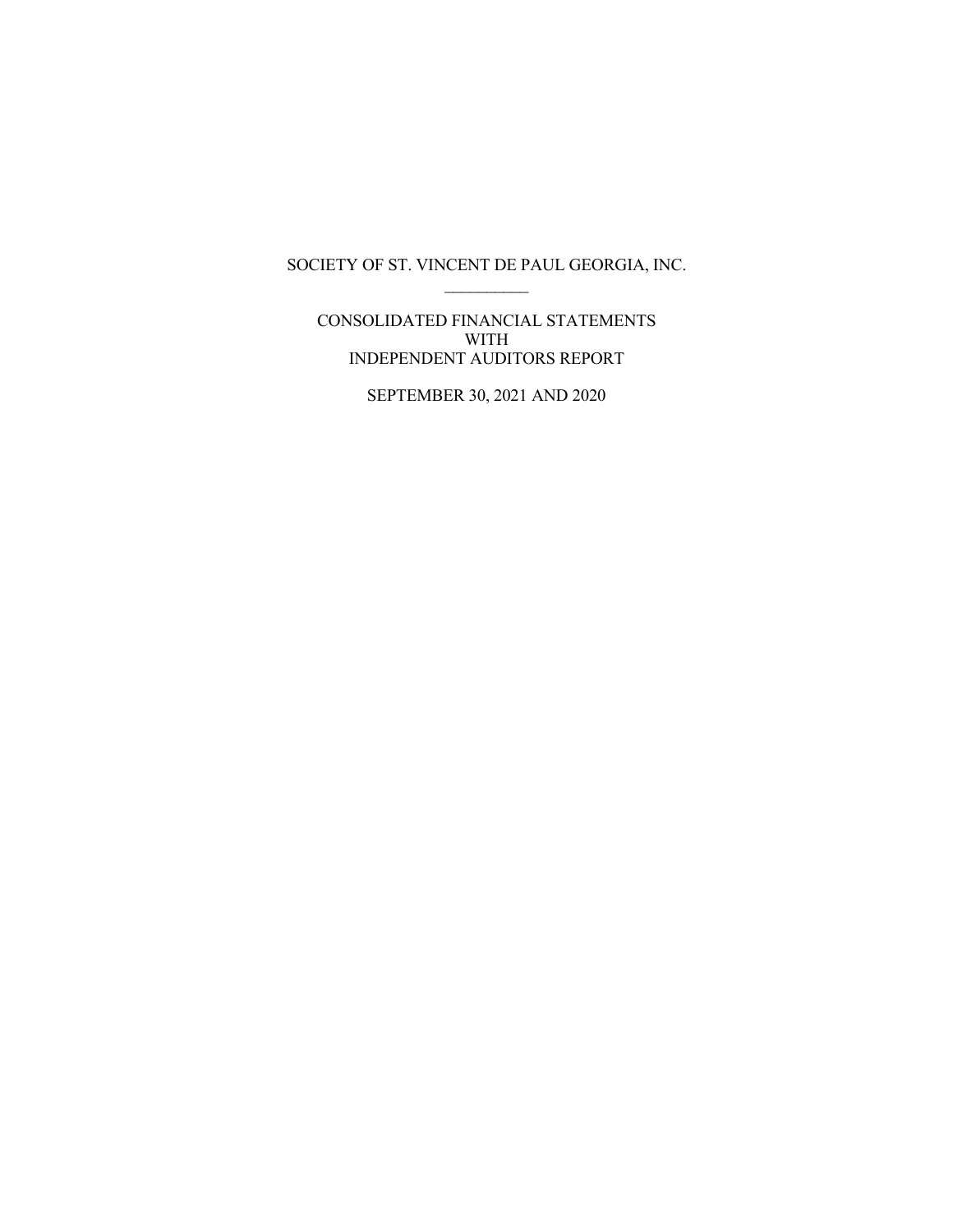# SOCIETY OF ST. VINCENT DE PAUL OF GEORGIA, INC.

# TABLE OF CONTENTS

|                                                                                                                                                                                                                          | Page           |
|--------------------------------------------------------------------------------------------------------------------------------------------------------------------------------------------------------------------------|----------------|
| Independent Auditor's Report                                                                                                                                                                                             | -1             |
| <b>Consolidated Financial Statements:</b>                                                                                                                                                                                |                |
| <b>Consolidated Statements of Financial Position</b><br>as of September 30, 2021 and 2020                                                                                                                                | 3              |
| <b>Consolidated Statements of Activities</b><br>for the Years Ended September 30, 2021 and 2020                                                                                                                          | $\overline{4}$ |
| <b>Consolidated Statement of Functional Expenses</b><br>for the Year Ended September 30, 2021                                                                                                                            | 5              |
| <b>Consolidated Statement of Functional Expenses</b><br>for the Year Ended September 30, 2020                                                                                                                            | 6              |
| <b>Consolidated Statements of Cash Flows</b><br>for the Years Ended September 30, 2021 and 2020                                                                                                                          | $\overline{7}$ |
| Notes to Consolidated Financial Statements                                                                                                                                                                               | 8              |
| Reports and Other Schedules and Information as Required by the Uniform Guidance:                                                                                                                                         |                |
| Schedule of Expenditures of Federal Awards for the Year Ended September 30, 2021                                                                                                                                         | 27             |
| Notes to Schedule of Expenditures of Federal Awards for the Year Ended<br>September 30, 2021                                                                                                                             | 29             |
| Independent Auditor's Report on Internal control over Financial Reporting and on<br>Compliance and Other Matters Based on an Audit of Financial Statements<br>Performed in Accordance with Government Auditing Standards | 30             |
| Independent Auditor's Report on Compliance for each Major Program and on Internal<br>Control over Compliance Required by the Uniform Guidance                                                                            | 32             |
| Schedule of Findings and Questioned Costs for the Year Ended December 31, 2020                                                                                                                                           | 34             |
| Summary Schedule of Prior Year Findings                                                                                                                                                                                  | 37             |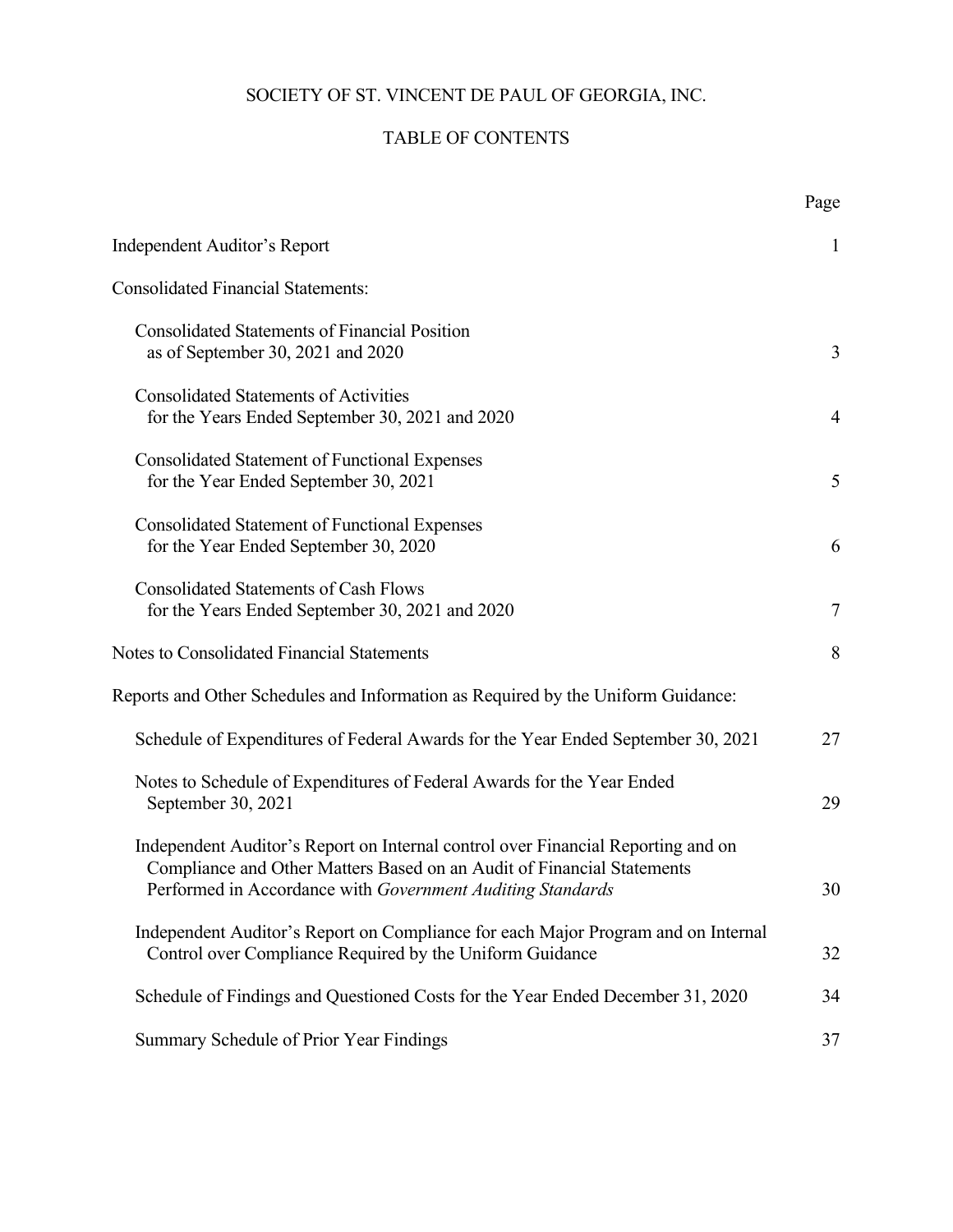

#### INDEPENDENT AUDITOR'S REPORT

To the Board of Directors of the Society of St. Vincent de Paul Georgia, Inc.

#### **Report on the Consolidated Financial Statements**

 We have audited the accompanying consolidated financial statements of the Society of St. Vincent de Paul Georgia, Inc. (a nonprofit organization), which comprise the consolidated statements of financial position as of September 30, 2021 and 2020, and the related consolidated statements of activities, functional expenses, and cash flows for the years then ended, and the related notes to the consolidated financial statements.

#### **Management's Responsibility for the Consolidated Financial Statements**

 Management is responsible for the preparation and fair presentation of these consolidated financial statements in accordance with accounting principles generally accepted in the United States of America; this includes the design, implementation, and maintenance of internal control rant to the preparation and fair presentation of consolidated financial statements that are free from material misstatement, whether due to fraud or error.

#### **Auditor's Responsibility**

Our responsibility is to express an opinion on these consolidated financial statements based on our audits. We conducted our audits in accordance with auditing standards generally accepted in the United States of America. Those standards require that we plan and perform the audit to obtain reasonable assurance about whether the consolidated financial statements are free of material misstatement.

 An audit involves performing procedures to obtain audit evidence about the amounts and disclosures in the consolidated financial statements. The procedures selected depend on the auditor's judgment, including the assessment of the risks of material misstatement of the consolidated financial statements, whether due to fraud or error. In making those risk assessments, the auditor considers internal control relevant to the entity's preparation and fair presentation of the consolidated financial statements in order to design audit procedures that are appropriate in the circumstances, but not for the purpose of expressing an opinion on the effectiveness of the entity's internal control. Accordingly, we express no such opinion. An audit also includes evaluating the appropriateness of accounting policies used and the reasonableness of significant accounting estimates made by management, as well as evaluating the overall presentation of the consolidated financial statements.

We believe that the audit evidence we have obtained is sufficient and appropriate to provide a basis for our audit opinion.

#### **Opinion**

 In our opinion, the consolidated financial statements referred to above present fairly, in all material respects, the financial position of the Society of St. Vincent de Paul Georgia, Inc. as of September 30, 2021 and 2020, and the changes in its net assets and its cash flows for the years then ended in accordance with accounting principles generally accepted in the United States of America.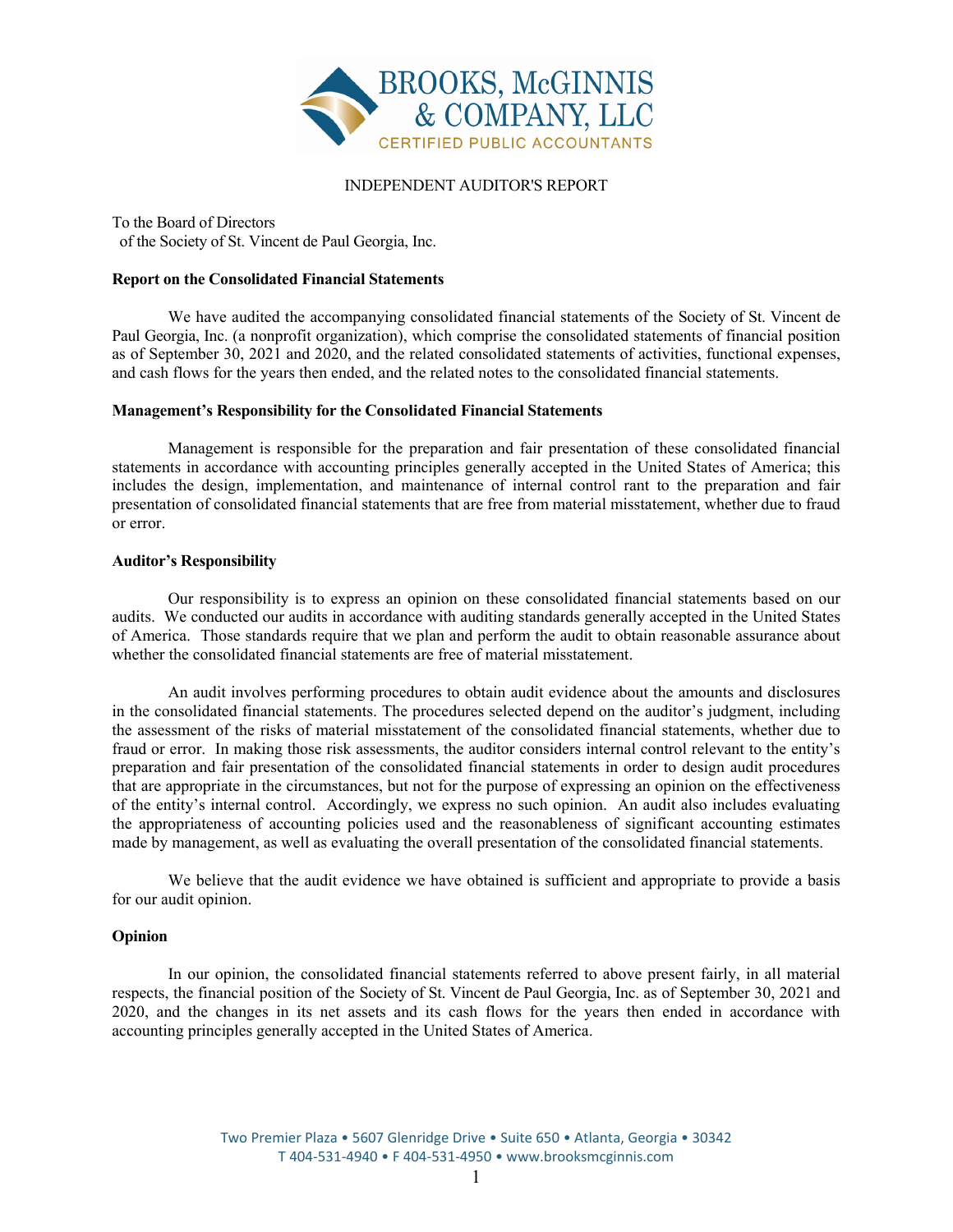#### **Other Matters**

#### *Other Information*

 Our audit was conducted for the purpose of forming an opinion on the financial statements as a whole. The accompanying schedule of expenditures of federal awards, as required by Title 2 U.S. *Code of Federal Regulations* Part 200, *Uniform Administrative Requirements, Cost Principles, and Audit Requirements for Federal* is presented for purposes of additional analysis and is not a required part of the financial statements. Such information is the responsibility of management and was derived from and relates directly to the underlying accounting and other records used to prepare the financial statements. The information has been subjected to the auditing procedures applied in the audit of the financial statements and certain additional procedures, including comparing and reconciling such information directly to the underlying accounting and other records used to prepare the financial statements or to the financial statements themselves and other additional procedures in accordance with auditing standards generally accepted in the United States of America. In our opinion, the information is fairly stated, in all material respects, in relation to the financial statements as a whole.

#### **Other Reporting Required by Government Auditing Standards**

In accordance with *Government Auditing Standards*, we have also issued our report dated November 30, 2021, on our consideration of the Society's internal control over financial reporting and on our tests of its compliance with certain provisions of laws, regulations, contracts, and grant agreements and other matters. The purpose of that report is solely to describe the scope of our testing of internal control over financial reporting and compliance and the results of that testing, and not to provide an opinion on the effectiveness of the Society's internal control over financial reporting or on compliance. That report is an integral part of an audit performed in accordance with *Government Auditing Standards* in considering the Society's internal control over financial reporting and compliance.

Brooks, Mextinnis & Company, LLC

Atlanta, Georgia November 30, 2021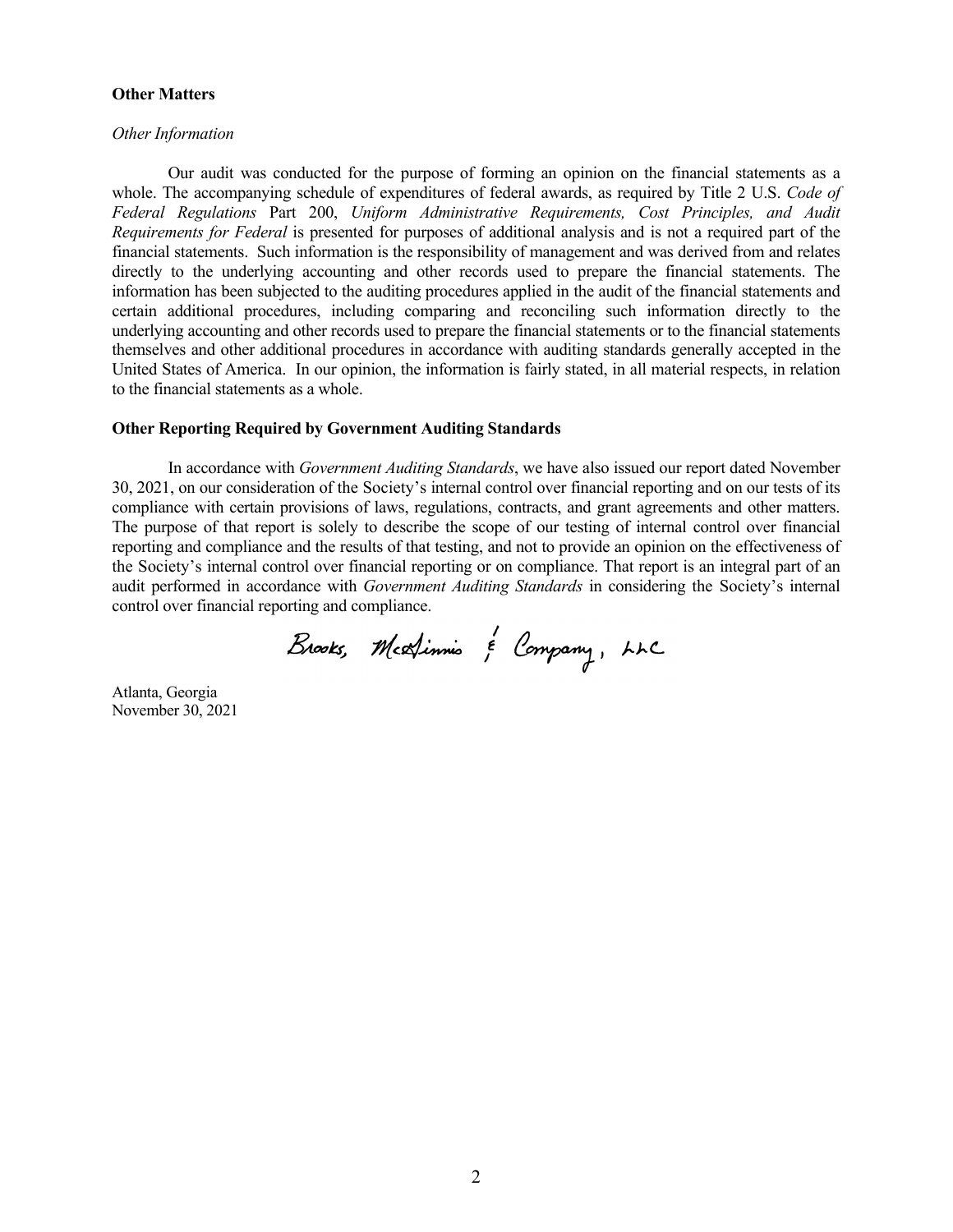# SOCIETY OF ST. VINCENT DE PAUL GEORGIA, INC. CONSOLIDATED STATEMENTS OF FINANCIAL POSITION SEPTEMBER 30, 2021 AND 2020

|                                                 | 2021             | 2020             |
|-------------------------------------------------|------------------|------------------|
| <b>ASSETS</b>                                   |                  |                  |
| Cash and cash equivalents                       | \$<br>4,561,036  | \$<br>3,748,679  |
| Accounts receivable                             | 228,531          | 237,196          |
| Unconditional promises to give, net             | 421,493          | 950,478          |
| Prepaid expenses and other assets               | 76,281           | 32,800           |
| Note receivable                                 | 5,297,250        | 5,297,250        |
| Investments                                     | 752,885          | 642,913          |
| Inventory                                       | 905,517          | 685,054          |
| Cemetery lots and mausoleum spaces              | 187,927          | 187,927          |
| Property and equipment, net                     | 7,412,023        | 7,532,211        |
| Total assets                                    | 19,842,943       | \$<br>19,314,508 |
| <b>LIABILITIES AND NET ASSETS</b>               |                  |                  |
| Liabilities:                                    |                  |                  |
| Accounts payable                                | \$<br>252,789    | \$<br>257,510    |
| Accrued expenses                                | 151,471          | 168,049          |
| Refundable advance                              | 164,451          |                  |
| Deferred revenue                                | 129,420          | 38,981           |
| Other liabilities                               | 71,570           | 39,240           |
| Paycheck Protection Program loan                |                  | 383,400          |
| Line of credit payable                          |                  | 265,702          |
| Notes payable                                   | 7,899,309        | 8,732,512        |
| <b>Total liabilities</b>                        | 8,669,010        | 9,885,394        |
| Net assets:                                     |                  |                  |
| Without donor restrictions:                     |                  |                  |
| Available for operations                        | 4,672,233        | 3,182,445        |
| Board designated                                | 342,885          | 232,913          |
| Contractually restricted                        | 306,308          | 355,549          |
| Invested in property and equipment, net of debt | 4,997,891        | 4,284,876        |
| Total without donor restrictions                | 10,319,317       | 8,055,783        |
| With donor restrictions:                        |                  |                  |
| Purpose restrictions                            | 444,616          | 963,331          |
| Perpetual in nature                             | 410,000          | 410,000          |
| Total with donor restrictions                   | 854,616          | 1,373,331        |
| Total net assets                                | 11,173,933       | 9,429,114        |
| Total liabilities and net assets                | \$<br>19,842,943 | \$<br>19,314,508 |

The accompanying notes are an integral part of these consolidated financial statements.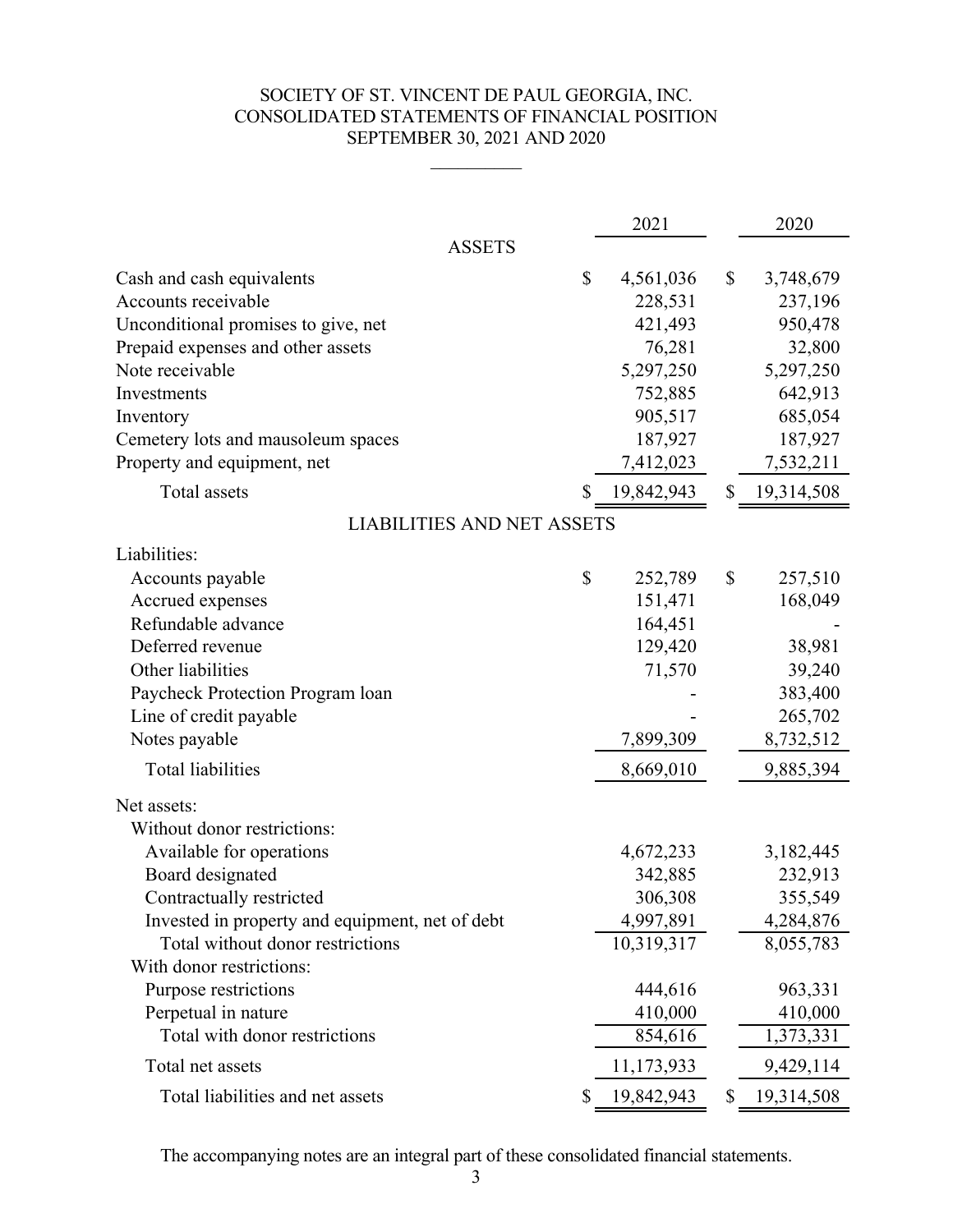# SOCIETY OF ST. VINCENT DE PAUL GEORGIA, INC. CONSOLIDATED STATEMENTS OF ACTIVITIES FOR THE YEARS ENDED SEPTEMBER 30, 2021 AND 2020

|                                                   | 2021             | 2020             |
|---------------------------------------------------|------------------|------------------|
| Changes in net assets without donor restrictions: |                  |                  |
| Public support:                                   |                  |                  |
| Individuals, private foundations, grants          |                  |                  |
| and corporations                                  | \$<br>14,063,143 | \$<br>10,913,486 |
| In-kind donations                                 | 4,155,031        | 3,672,734        |
| Fundraising events, net of expenses               | 229,500          | 725,698          |
| Annual collection                                 | 223,240          | 282,564          |
| <b>Estates and memorials</b>                      | 252,468          | 85,968           |
| Net assets released from restrictions             | 821,275          | 3,342,219        |
| Total public support                              | 19,744,657       | 19,022,669       |
| Revenue and gains:                                |                  |                  |
| Thrift store sales                                | 3,538,958        | 2,598,137        |
| Investment income                                 | 136,319          | 36,537           |
| Rental income                                     | 137,799          | 123,263          |
| Other interest                                    | 54,434           | 32,828           |
| Total revenue and gains                           | 3,867,510        | 2,790,765        |
| Total public support, revenue and gains           | 23,612,167       | 21,813,434       |
| Expenses:                                         |                  |                  |
| Program services                                  | 19,477,543       | 14,969,571       |
| Supporting services:                              |                  |                  |
| General and administrative                        | 1,252,142        | 1,732,535        |
| Fundraising                                       | 618,948          | 379,932          |
| Total supporting services                         | 1,871,090        | 2,112,467        |
| Total expenses                                    | 21,348,633       | 17,082,038       |
| Increase in net assets without donor restrictions | 2,263,534        | 4,731,396        |
| Changes in net assets with donor restrictions:    |                  |                  |
| Program contributions                             | 72,744           | 105,808          |
| Capital campaign contributions                    | 229,816          | 1,382,344        |
| Net assets released from restrictions             | (821, 275)       | (3,342,219)      |
| Decrease in net assets with donor restrictions    | (518, 715)       | (1,854,067)      |
| Increase in net assets                            | 1,744,819        | 2,877,329        |
| Net assets, beginning of year                     | 9,429,114        | 6,551,785        |
| Net assets, end of year                           | \$<br>11,173,933 | \$<br>9,429,114  |

The accompanying notes are an integral part of these financial statements.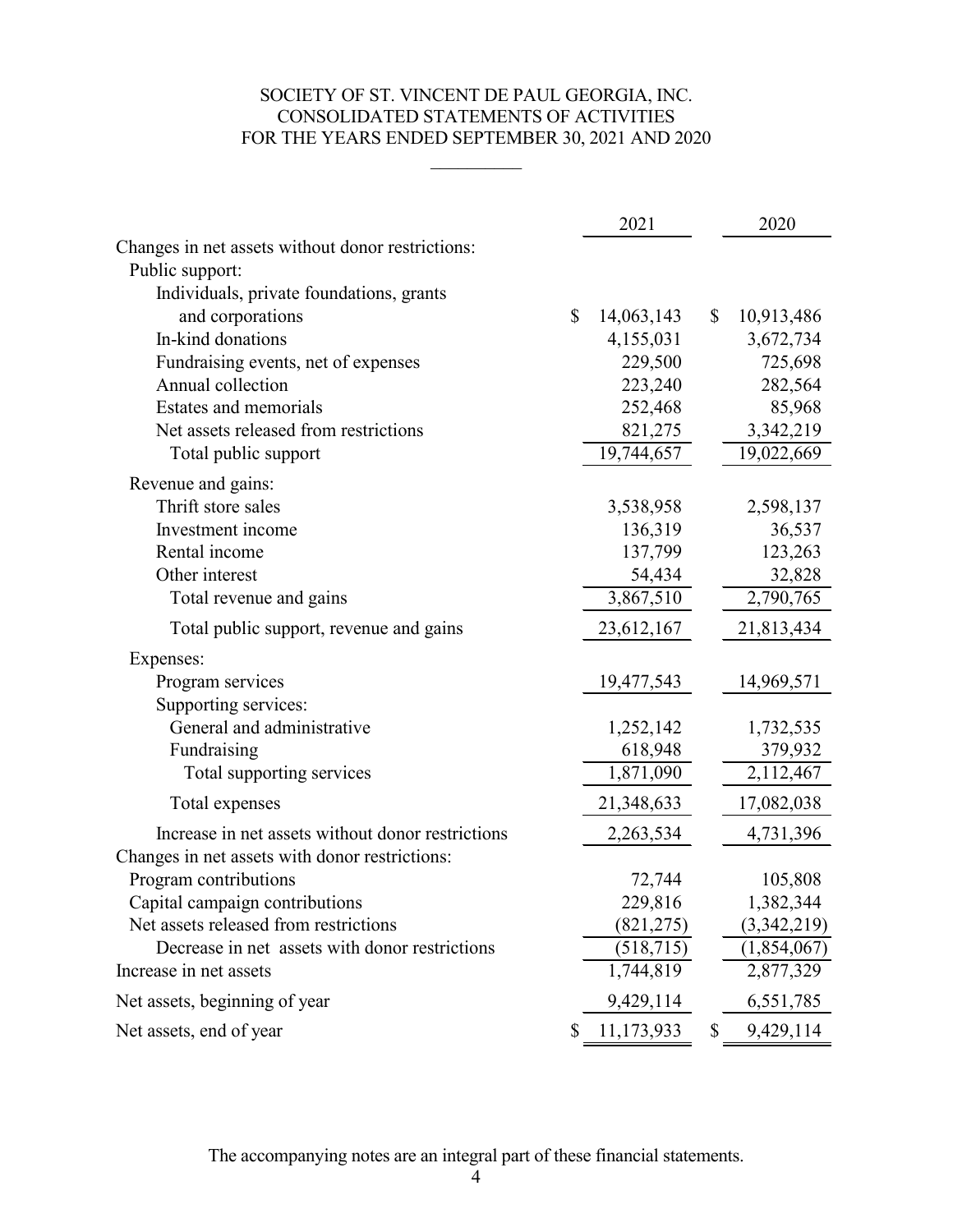# SOCIETY OF ST. VINCENT DE PAUL GEORGIA, INC. CONSOLIDATED STATEMENT OF FUNCTIONAL EXPENSES FOR THE YEAR ENDED SEPTEMBER 30, 2021

 $\overline{\phantom{a}}$ 

|                                    | Program Services |              |                            |  |                         |               | Supporting Services          |                |             |                   |
|------------------------------------|------------------|--------------|----------------------------|--|-------------------------|---------------|------------------------------|----------------|-------------|-------------------|
|                                    |                  | Direct Aid   | Thrift Store<br>Operations |  | Conferences<br>Services |               | Total<br>Program<br>Services | Administration | Fundraising | Total<br>Expenses |
| Salaries                           | <sup>\$</sup>    | 323,994 \$   | 923,888 \$                 |  | 146,010                 | $\mathbb{S}$  | 1,393,892 \$                 | 291,427 \$     | 429,188 \$  | 2,114,507         |
| Payroll taxes and benefits         |                  | 44,244       | 66,402                     |  |                         |               | 110,646                      | 277,946        | 28,940      | 417,532           |
| Direct Aid                         |                  | 3,538,016    | 257,350                    |  | 12,038,771              |               | 15,834,137                   |                |             | 15,834,137        |
| Rent                               |                  |              | 917,777                    |  |                         |               | 917,777                      |                |             | 917,777           |
| <b>Utilities</b>                   |                  | 36,259       | 257,611                    |  |                         |               | 293,870                      | 42,524         | 957         | 337,351           |
| Professional fees                  |                  | 1,096        |                            |  |                         |               | 1,096                        | 99,024         | 6,405       | 106,525           |
| Supplies                           |                  | 30,205       | 90,712                     |  |                         |               | 120,917                      | 30,929         | 867         | 152,713           |
| <b>Bank</b> fees                   |                  | 821          | 84,248                     |  |                         |               | 85,069                       | 34,064         | 8,689       | 127,822           |
| Dues and subscriptions             |                  | 594          | 189                        |  |                         |               | 783                          | 62,062         | 605         | 63,450            |
| Travel                             |                  | 775          | 2,739                      |  |                         |               | 3,514                        | 16,021         |             | 19,535            |
| Printing                           |                  | 9,689        | 407                        |  |                         |               | 10,096                       | 10,573         | 7,753       | 28,422            |
| Advertising                        |                  | 2,507        | 7,394                      |  |                         |               | 9,901                        | 21,774         | 73,443      | 105,118           |
| Repairs and maintenance            |                  | 20,396       | 71,280                     |  |                         |               | 91,676                       | 23,920         | 538         | 116,134           |
| Technology                         |                  | 7,808        |                            |  | 20,900                  |               | 28,708                       | 54,947         | 11,151      | 94,806            |
| Insurance                          |                  | 13,585       |                            |  |                         |               | 13,585                       | 13,609         | 306         | 27,500            |
| Auto expense                       |                  | 21,230       | 40,432                     |  |                         |               | 61,662                       | 3,917          |             | 65,579            |
| Postage                            |                  | 2,853        | 190                        |  |                         |               | 3,043                        | 5,631          | 1,472       | 10,146            |
| Training                           |                  | 428          |                            |  |                         |               | 428                          | 10,545         | 3,782       | 14,755            |
| Non-direct aid                     |                  |              | 89,175                     |  | 208,818                 |               | 297,993                      | 2,026          |             | 300,019           |
| Interest                           |                  | 46,921       | 7,706                      |  |                         |               | 54,627                       | 55,027         | 1,238       | 110,892           |
| Property tax                       |                  |              |                            |  |                         |               |                              | 35,580         |             | 35,580            |
| Bad debt                           |                  |              |                            |  |                         |               |                              |                | 40,000      | 40,000            |
| Total expenses before depreciation |                  |              |                            |  |                         |               |                              |                |             |                   |
| and amortization                   |                  | 4,101,421    | 2,817,500                  |  | 12,414,499              |               | 19,333,420                   | 1,091,546      | 615,334     | 21,040,300        |
| Depreciation and amortization      |                  | 136,938      | 7,185                      |  |                         |               | 144,123                      | 161,253        | 3,614       | 308,990           |
| Total expenses                     | \$               | 4,238,359 \$ | 2,824,685 \$               |  | 12,414,499              | $\mathcal{S}$ | 19,477,543 \$                | 1,252,799 \$   | 618,948 \$  | 21,349,290        |
|                                    |                  | 20%          | 13%                        |  | 58%                     |               | 91%                          | 6%             | 3%          | 100%              |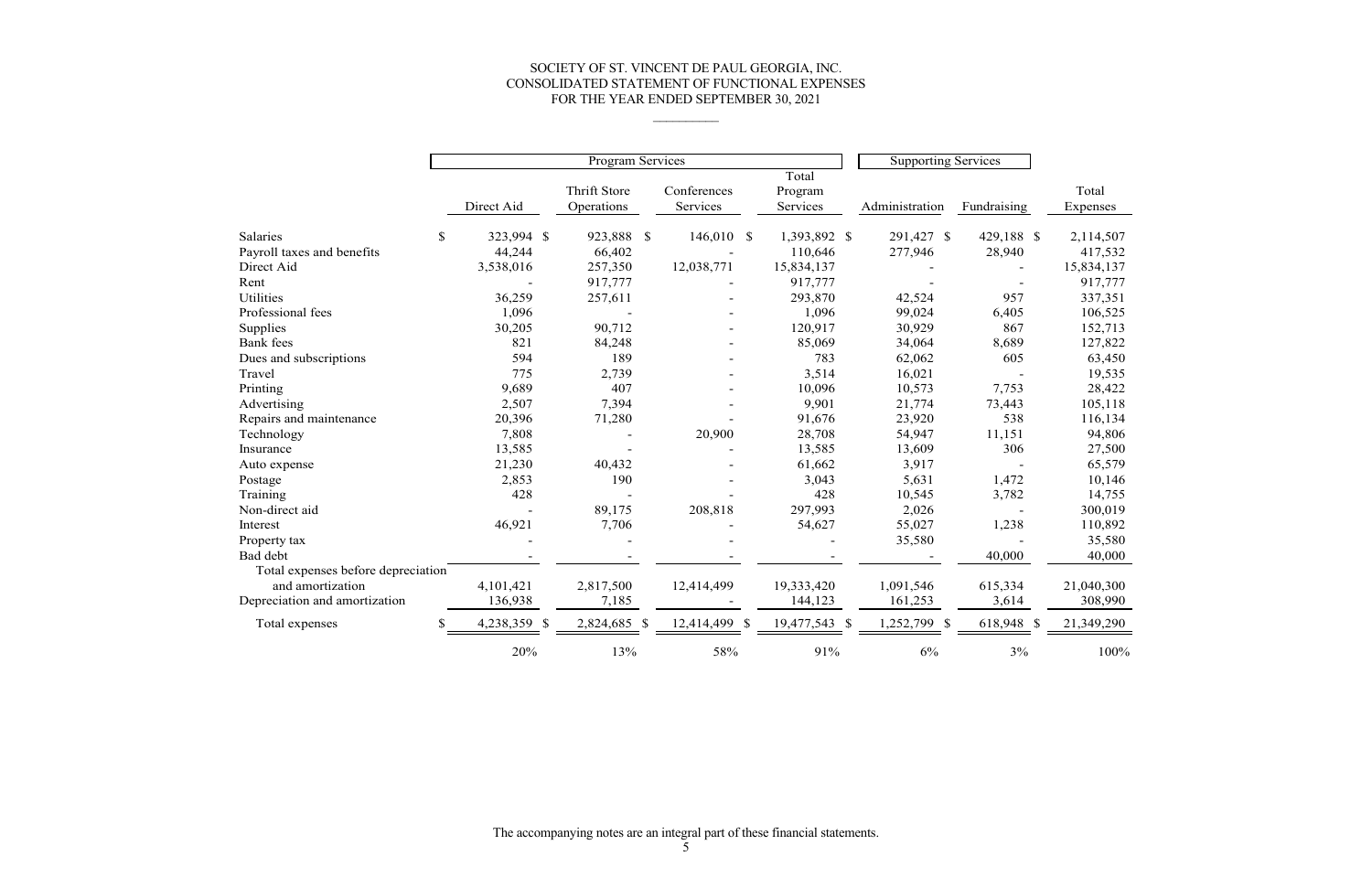# SOCIETY OF ST. VINCENT DE PAUL GEORGIA, INC. CONSOLIDATED STATEMENT OF FUNCTIONAL EXPENSES FOR THE YEAR ENDED SEPTEMBER 30, 2020

 $\overline{\phantom{a}}$  , where the contract of the contract of the contract of the contract of the contract of the contract of the contract of the contract of the contract of the contract of the contract of the contract of the contr

|                                    |                    |                         | <b>Supporting Services</b> |               |                |                |            |
|------------------------------------|--------------------|-------------------------|----------------------------|---------------|----------------|----------------|------------|
|                                    |                    | <b>Program Services</b> |                            | Total         |                |                |            |
|                                    |                    | Thrift Store            | Conferences                | Program       |                |                | Total      |
|                                    | Direct Aid         | Operations              | Services                   | Services      | Administration | Fundraising    | Expenses   |
| Salaries                           | 514,083 \$<br>\$   | 338,189                 | $\mathbb{S}$<br>33,554 \$  | 885,826 \$    | 679,383 \$     | 328,234 \$     | 1,893,443  |
| Payroll taxes and benefits         | 33,337             | 50,465                  | 17,396                     | 101,198       | 245,029        | 24,003         | 370,230    |
| Direct Aid                         | 1,801,914          | 117,014                 | 10,119,429                 | 12,038,357    |                |                | 12,038,357 |
| Rent                               |                    | 912,226                 |                            | 912,226       |                |                | 912,226    |
| <b>Utilities</b>                   | 10,050             | 212,324                 | 1,278                      | 223,652       | 88,191         | 25             | 311,868    |
| Professional fees                  | 164                | 1,996                   | 21,249                     | 23,409        | 136,362        |                | 159,771    |
| Supplies                           |                    | 135,530                 | 359                        | 135,889       | 24,277         |                | 160,166    |
| <b>Bank</b> fees                   |                    | 55,344                  |                            | 55,344        | 32,363         | 3,708          | 91,415     |
| Dues and subscriptions             | 421                | 180                     | 382                        | 983           | 59,428         | 100            | 60,511     |
| Travel                             |                    | 189                     | 1,593                      | 1,782         | 20,260         | 1,089          | 23,131     |
| Printing                           |                    | 1,627                   | 755                        | 2,382         | 18,855         | 7,096          | 28,333     |
| Advertising                        |                    | 3,341                   |                            | 3,341         | 49,144         | 5,593          | 58,078     |
| Repairs and maintenance            | 26,633             | 60,962                  |                            | 87,595        | 29,007         |                | 116,602    |
| Technology                         | 8,969              |                         | 4,184                      | 13,153        | 40,399         |                | 53,552     |
| Insurance                          | 3,442              | 11,237                  | 2,495                      | 17,174        | 36,819         | 499            | 54,492     |
| Auto expense                       | 27,680             | 15,865                  |                            | 43,545        | 7,892          |                | 51,437     |
| Postage                            | 113                | 64                      | 10                         | 187           | 6,949          | 3,740          | 10,876     |
| Events                             |                    |                         |                            |               | 119            |                | 119        |
| Training                           |                    |                         |                            |               | 1,011          |                | 1,011      |
| Special projects                   | 167,371            |                         |                            | 167,371       | 86             | 3,190          | 170,647    |
| Non-direct aid                     | 1,337              | 6,370                   | 181,536                    | 189,243       | 197            |                | 189,440    |
| Interest                           | 5,533              | 10,666                  | 4,010                      | 20,209        | 59,181         | 802            | 80,192     |
| Property tax                       |                    |                         |                            |               | 60,806         |                | 60,806     |
| Total expenses before depreciation |                    |                         |                            |               |                |                |            |
| and amortization                   | 2,601,047          | 1,933,589               | 10,388,230                 | 14,922,866    | 1,595,758      | 378,079        | 16,896,703 |
| Depreciation and amortization      | 12,788             | 24,650                  | 9,267                      | 46,705        | 136,777        | 1,853          | 185,335    |
| Total expenses                     | 2,613,835 \$<br>S. | 1,958,239 \$            | 10,397,497 \$              | 14,969,571 \$ | 1,732,535 \$   | 379,932<br>-\$ | 17,082,038 |
|                                    | 16%                | 11%                     | 61%                        | 88%           | 10%            | $2\%$          | 100%       |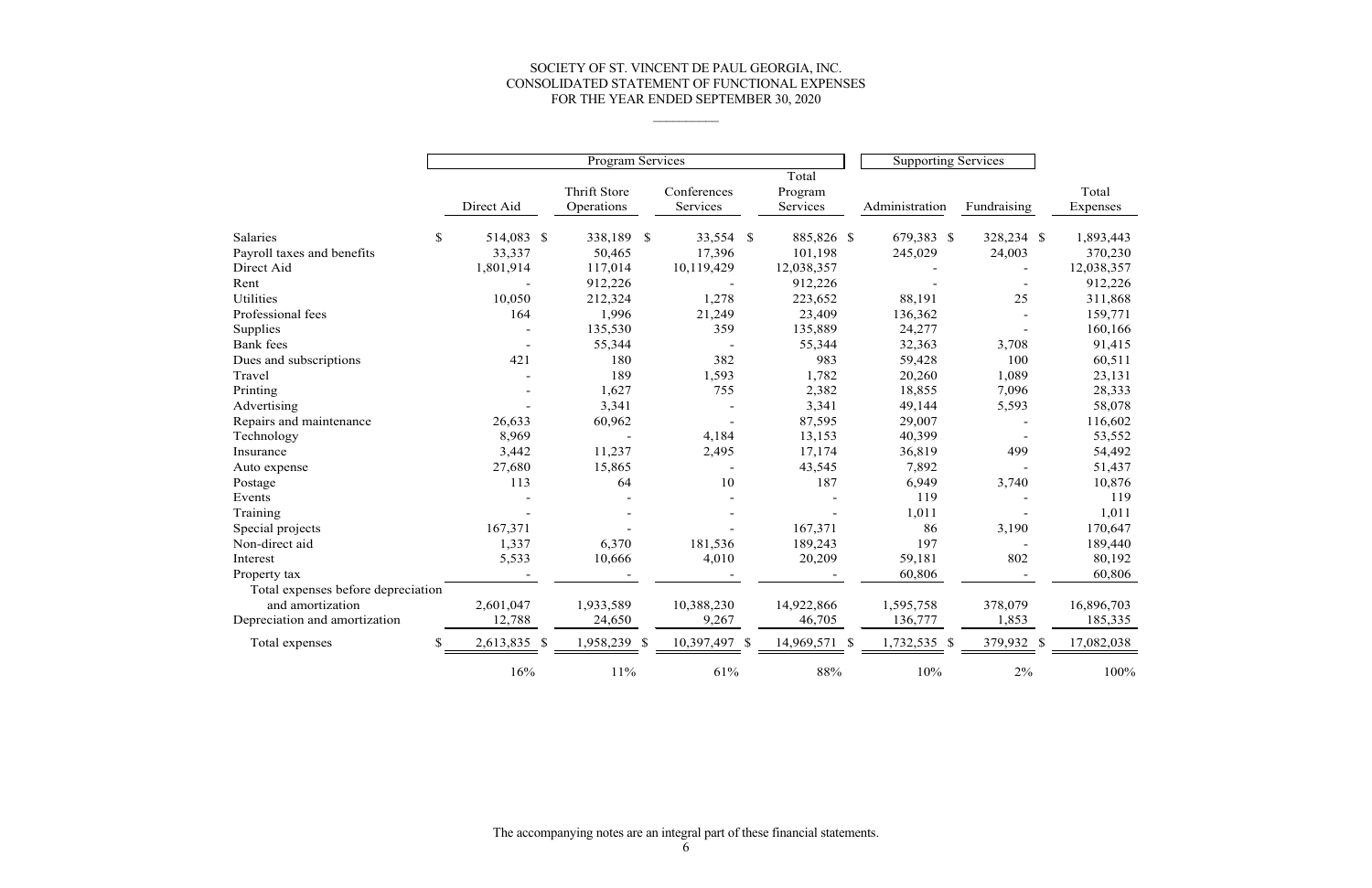## SOCIETY OF ST. VINCENT DE PAUL GEORGIA, INC. CONSOLIDATED STATEMENTS OF CASH FLOWS FOR THE YEARS ENDED SEPTEMBER 30, 2021 AND 2020

|                                                             |    | 2021                 |              | 2020               |
|-------------------------------------------------------------|----|----------------------|--------------|--------------------|
| Cash flows from operating activities:                       |    |                      |              |                    |
| Increase in net assets                                      | \$ | 1,744,819            | $\mathbb{S}$ | 2,877,329          |
| Adjustments to reconcile changes in net assets              |    |                      |              |                    |
| to net cash provided by operating activities:               |    |                      |              |                    |
| Depreciation and amortization                               |    | 308,990              |              | 185,335            |
| Contributions and pledges restricted for long-term purposes |    | (229, 816)           |              | (1,382,344)        |
| Donated fixed assets                                        |    |                      |              | (75, 568)          |
| Donated cemetery lots                                       |    |                      |              | (27,510)           |
| Gain on investments                                         |    | (123, 873)           |              | (34, 941)          |
| Forgiveness of Paycheck Program Loan                        |    | (383,400)            |              |                    |
| Changes in assets and liabilities:                          |    |                      |              |                    |
| (Increase) decrease in assets:                              |    |                      |              |                    |
| Accounts receivable                                         |    | 8,665                |              | 4,986              |
| Inventory                                                   |    | (220, 463)           |              | (122,020)          |
| Other assets                                                |    | (43, 481)            |              | 7,558              |
| Increase (decrease) in liabilities:                         |    |                      |              |                    |
| Accounts payable<br>Accrued expenses                        |    | (4, 721)             |              | (43,046)<br>25,130 |
| Refundable advance                                          |    | (16, 578)<br>164,451 |              |                    |
| Deferred revenue                                            |    | 90,439               |              | (84, 555)          |
| Other liabilities                                           |    | 32,330               |              | 39,240             |
| Total adjustments                                           |    | (417, 457)           |              | (1,507,735)        |
| Net cash provided by operating activities                   |    | 1,327,362            |              | 1,369,594          |
| Cash flows from investing activities:                       |    |                      |              |                    |
| Purchases of investments                                    |    | (973)                |              | (418)              |
| Sales of investments                                        |    | 14,874               |              |                    |
| Purchases of property and equipment                         |    | (188, 802)           |              | (4,439,727)        |
| Issuance of note receivable                                 |    |                      |              | (5,297,250)        |
| Net cash used in investing activities                       |    | (174,901)            |              | (9, 737, 395)      |
| Cash flows from financing activities:                       |    |                      |              |                    |
| Net payments on line of credit                              |    | (265,702)            |              | (7,000)            |
| Cash collected for long-term purposes                       |    | 758,801              |              | 1,969,800          |
| Proceeds on Paycheck Program Loan                           |    |                      |              | 383,400            |
| Borrowings on notes payable                                 |    |                      |              | 8,000,000          |
| Principal payments on notes payable                         |    | (833,203)            |              | (1,029,886)        |
| Net cash provided by (used in) financing activities         |    | (340,104)            |              | 9,316,314          |
| Net increase in cash and cash equivalents                   |    | 812,357              |              | 948,513            |
| Cash and cash equivalents, beginning of year                |    | 3,748,679            |              | 2,800,166          |
| Cash and cash equivalents, end of year                      | S  | 4,561,036            | <sup>S</sup> | 3,748,679          |
|                                                             |    |                      |              |                    |
| Supplemental Disclosures of Cash Flow Information:          |    |                      |              |                    |
| Cash paid for interest                                      | \$ | 112,775              |              | 143,976            |
| Interest capitalized                                        | \$ |                      |              | 63,313             |

The accompanying notes are an integral part of these financial statements.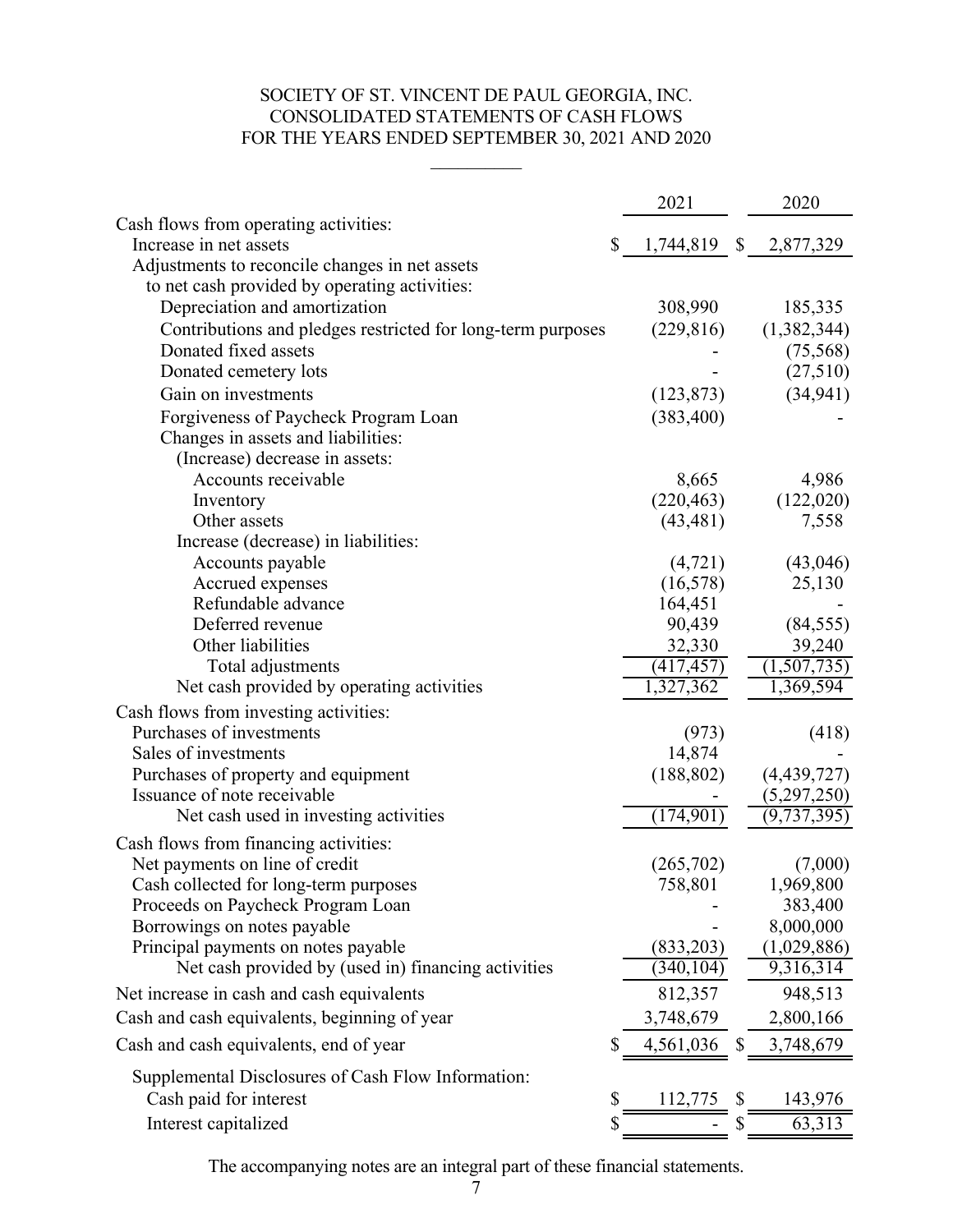## 1. Nature of Organization and Significant Accounting Policies

## Organization

 The Society of St. Vincent de Paul Georgia, Inc. (the "Society") is a nonprofit organization that was founded in 1903 by a group of concerned Catholic parishioners in Atlanta, Georgia, The Society of St. Vincent de Paul Georgia, Inc. (the "Society") has grown to become the oldest, largest and most trusted state-wide social services safety net in Georgia. The Society is part of an international organization of Catholic lay people. The Society operates a main service center in Chamblee (the 'Council') with a full-time staff providing programs and services for neighbors in need and 73 local service hubs across the state staffed by 3,000+ trained volunteer caseworkers who make the Society's critically needed, yet otherwise unavailable, programs and services available and accessible to those most in need of them. Focusing on hunger, housing and health, the Society's work addresses issues fundamental to stability, self-sufficiency and long-term success by:

- Increasing housing stability
- Increasing healthcare access
- Decreasing hunger/food insecurity

 . The Society also operates 12 thrift stores throughout Georgia where clients may redeem vouchers for free clothing, furniture and household goods. The proceeds from stores are used to help families in need with financial assistance. The activities and account balances of the Council, conferences, thrift stores, and the entities created as part of the New Markets Tax Credit transaction, as further discussed below, are included in these consolidated financial statements.

 As further discussed in Note 16, the Society was required to form additional entities in accordance with the New Markets Tax Credit funding for the purchase and renovation of the building. In May 2019, a new limited liability company, the 2050 SVDP, LLC, was formed to hold funds and collect rental income. In November 2019, a new 501(c)(3), the SVDP Georgia Support Organization, Inc., was formed, and at that time, the building and other property were transferred to this new entity.

 In June 2020, the SVDP Georgia Community Pharmacy, LLC (the Pharmacy) was formed and was opened to the public in February 2021. The Pharmacy is consolidated in the financial statements in fiscal 2021.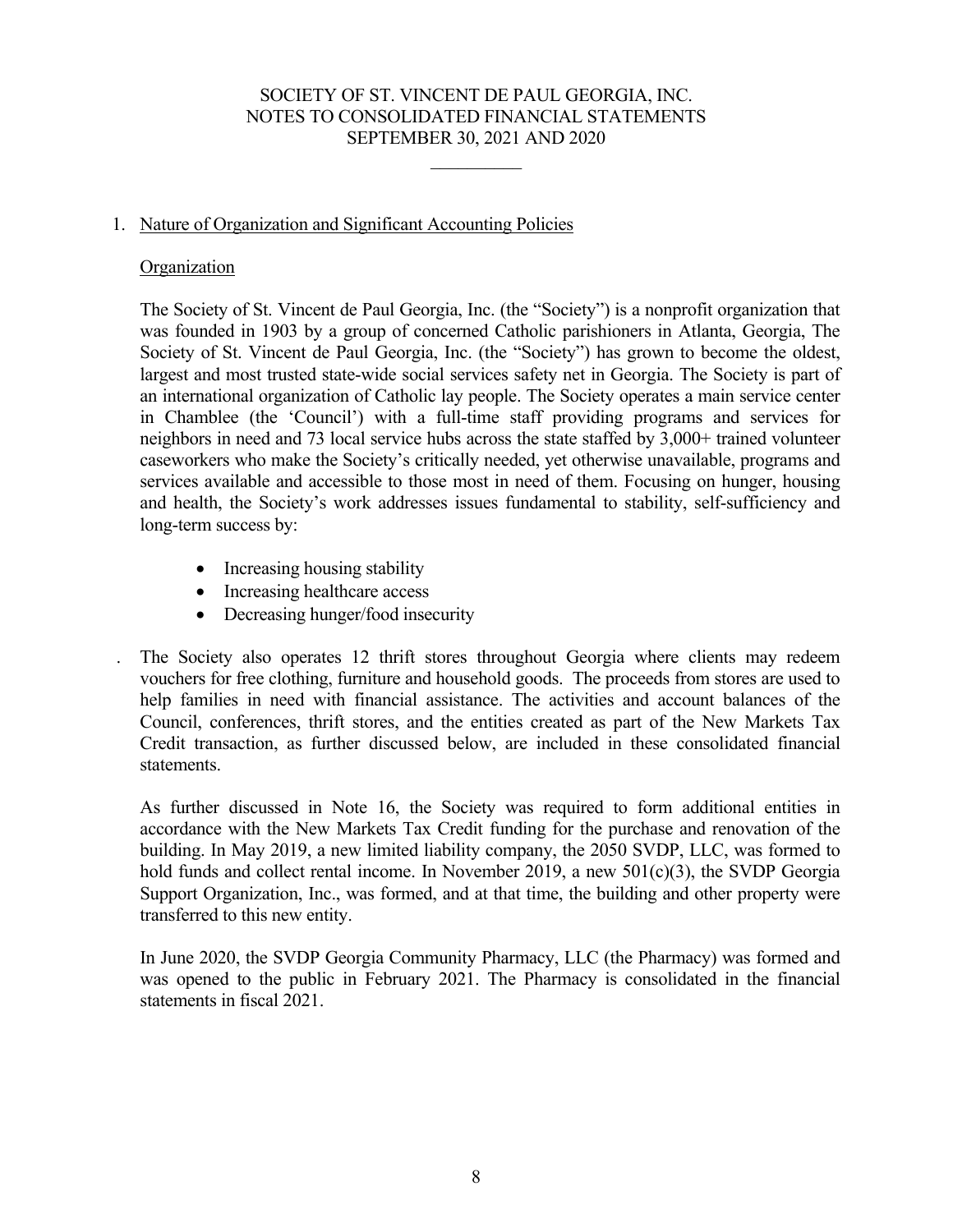## 1. Nature of Organization and Significant Accounting Policies – Continued

#### Basis of Accounting

 The consolidated financial statements of the Society are presented on the accrual basis of accounting and accordingly reflect all significant receivables, payables and other liabilities in conformity with accounting principles generally accepted in the United States of America (GAAP). Under this method of accounting, revenues are recognized in the period in which they are earned, while expenses are recognized in the period in which they are incurred.

#### Financial Statement Presentation

 In accordance with GAAP, the Society is required to report information regarding its consolidated financial position and activities according to two classes of net assets: net assets without donor restrictions and net assets with donor restrictions, based on stipulations made by the donor.

#### Contributions

 The Society records unconditional promises to give and contributions received as support without donor restrictions or support with donor restrictions, depending on the existence and/or nature of donor restrictions.

 The Society reports gifts of cash and other assets as support with donor restrictions if they are received with donor stipulations that limit the use of the donated assets. When a donor restriction expires, that is, when a stipulated time restriction ends or purpose restriction is accomplished, net assets with donor restrictions are reclassified to net assets without donor restrictions and reported in the consolidated statement of activities as net assets released from restrictions. All contributions and unconditional promises to give which do not have donor restrictions as to purpose or time are classified as contributions without donor restrictions and pledges receivable.

 The Society records gifts of property and equipment as support without donor restrictions unless explicit donor stipulations specify how the donated assets must be used. Gifts of long-lived assets with explicit restrictions that specify how the assets are to be used, as well as gifts of cash or other assets that must be used to acquire long-lived assets, are reported as support with donor restrictions. Absent explicit donor stipulations about how long those long-lived assets must be maintained, the Society reports expirations of donor restrictions when the donated or purchased long-lived assets are placed in service.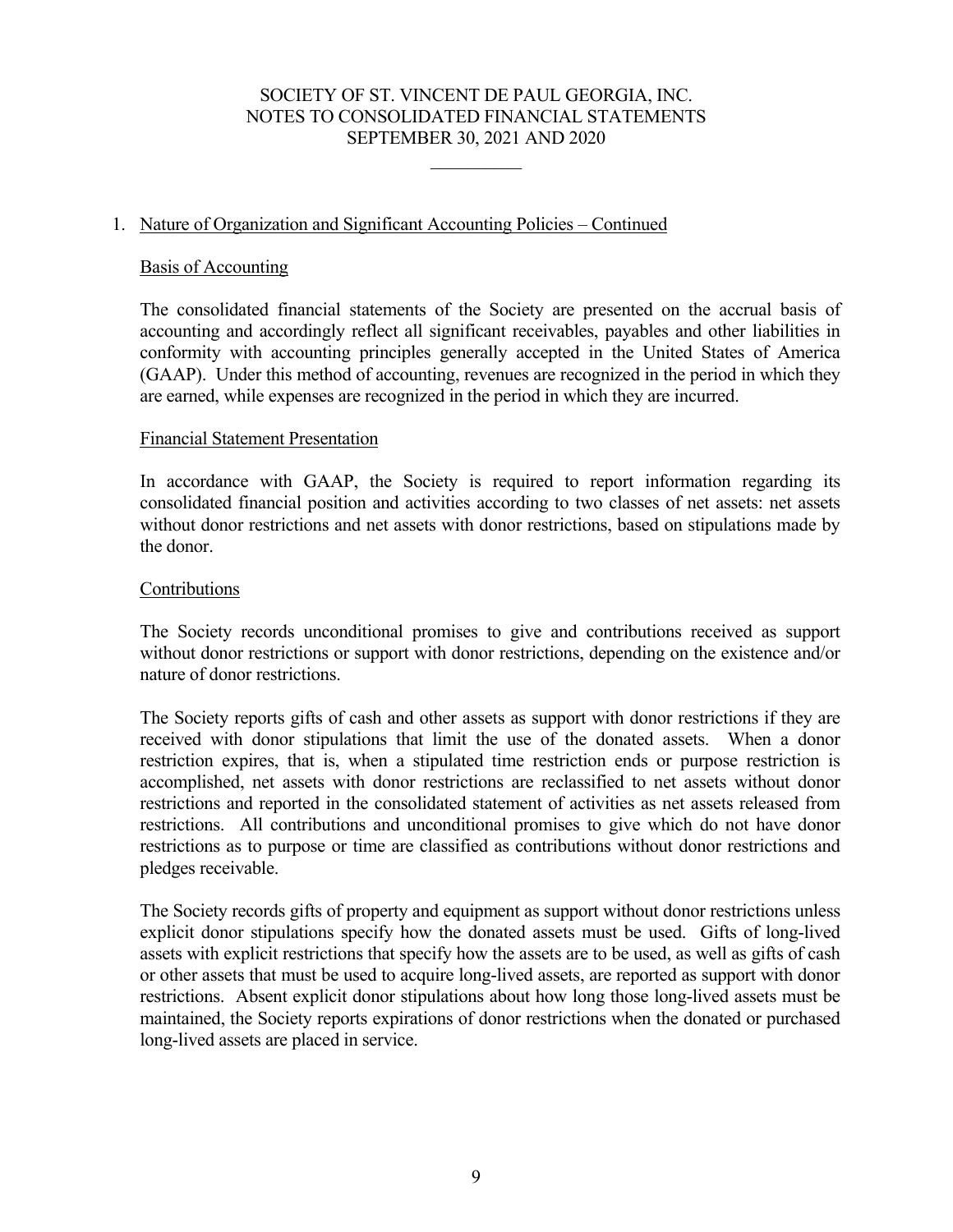## 1. Nature of Organization and Significant Accounting Policies – Continued

#### Donated Property, Services and Goods

 In accordance with GAAP, all non-cash gifts (other than personal services) are recorded at their estimated fair value at the date of receipt. Donated services are recognized as contributions if the services (a) create or enhance non-financial assets, or (b) require specialized skills that are provided by individuals possessing those skills and would otherwise need to be purchased by the Society if not provided by donation.

 During the fiscal years ended September 30, 2021 and 2020, donations of specialized services were received and recorded. Also, the Society received donations of vehicles, clothing and food for both sale and free distribution to clients.

 Donated property, services and goods consist of the following for the years ending September 30:

|                                            |   | 2021      |   | 2020      |
|--------------------------------------------|---|-----------|---|-----------|
| Clothing and food                          | S | 3,354,587 | S | 3,148,016 |
| Property and equipment                     |   |           |   | 75,568    |
| Cemetery lots                              |   |           |   | 30,380    |
| Furniture - for resale or donation         |   | 118,241   |   | 128,643   |
| Specialized services                       |   | 534       |   | 7,805     |
| Pharmacy prescriptions                     |   | 504,387   |   |           |
| Other in-kind - conferences                |   | 177,282   |   | 282,322   |
| Total donated property, services and goods |   | 4,155,031 |   | 3,672,734 |

## Functional Allocation of Expenses

 The costs of providing the various programs and other activities of the Society are summarized on a functional basis in the consolidated statements of activities. The consolidated statements of functional expenses present the natural classifications of expenses by function. Accordingly, certain costs have been allocated among the various programs and supporting services benefited. The financial statements report certain categories of expenses that are attributed to more than one program or supporting function. Therefore, expenses require allocation on a reasonable basis that is consistently applied. The expenses that are allocated include utilities, repairs and maintenance, and depreciation and amortization, which are allocated based on estimates of square footage. Salaries and wages, payroll taxes and benefits, supplies, printing, insurance, and postage are allocated based on estimates of time and effort.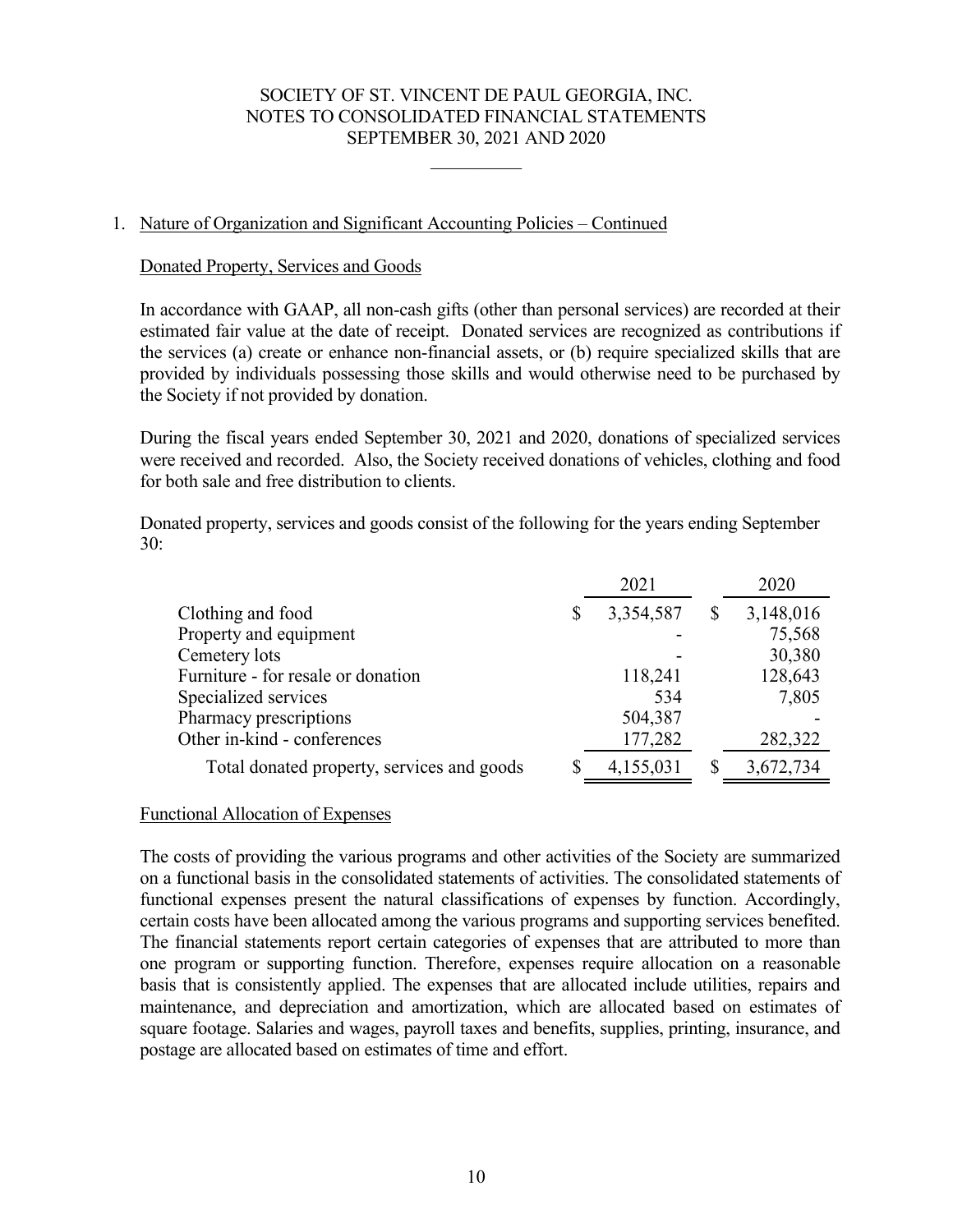## 1. Nature of Organization and Significant Accounting Policies – Continued

#### Estimates

 The preparation of consolidated financial statements in conformity with GAAP requires management to make estimates and assumptions that affect certain reported amounts and disclosures. Accordingly, actual results could differ from those estimates.

## Tax Exempt Status

 The Society is exempt from federal income tax under the provisions of Section 501(c)(3) of the Internal Revenue Code and classified by the Internal Revenue Service as an organization other than a private foundation. In the opinion of management, the Society continues to operate as a tax-exempt organization and, accordingly, no provisions for federal and state income taxes have been recorded in the accompanying consolidated financial statements. Income from certain activities not directly related to the Society's tax-exempt purpose is subject to taxation as unrelated business income. The Society is subject to unrelated business income taxes on its rental income. For the years ended September 30, 2021 and 2020, there were no significant provisions for federal and state income taxes to record in the accompanying consolidated financial statements.

 Management believes that it has appropriate support for any tax positions taken, and as such does not have any uncertain tax positions that are material to the consolidated financial statements. The Society's income tax returns are subject to examination by the appropriate regulatory authorities, and as of September 30, 2021 and 2020, the Society's federal tax returns remain open to examination for the last three years.

## Cash and Cash Equivalents and Concentration of Credit Risk

 Cash includes demand accounts at several financial institutions as well as at the Catholic Archdiocese of Atlanta. For purposes of the consolidated statements of cash flows, the Society considers all short-term, interest-bearing deposits with original maturities of three months or less to be cash equivalents. Included in cash and cash equivalents are investments in a common fund account held by the Catholic Archdiocese of Atlanta (the Archdiocese).

 The balance in the Society's bank accounts, as reflected in the bank's records, is insured by the Federal Deposit Insurance Corporation (FDIC) up to \$250,000. At September 30, 2021 and 2020, the funds in the bank accounts exceeded this balance by \$795,715 and \$960,799, respectively. The balances in the demand account at the Archdiocese at September 30, 2021 and 2020 of \$8,785 and \$147,130, respectively, are not insured by the FDIC.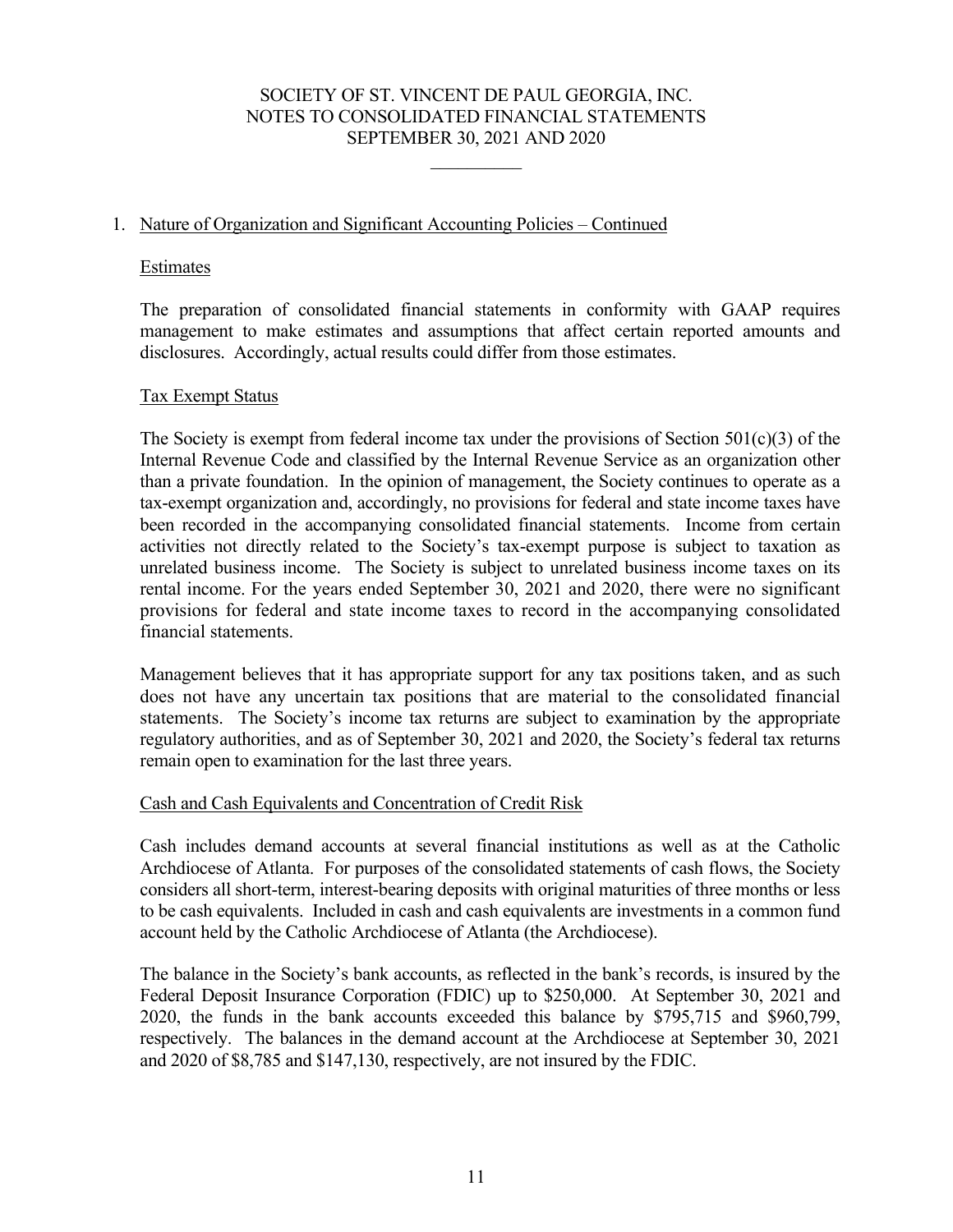## 1. Nature of Organization and Significant Accounting Policies – Continued

Cash and Cash Equivalents and Concentration of Credit Risk – Continued

Cash consisted of the following at September 30:

|                                                                                    |    | 2021               |   | 2020                |
|------------------------------------------------------------------------------------|----|--------------------|---|---------------------|
| Cash without donor restrictions<br>Cash restricted for various short-term purposes | \$ | 4,248,134<br>6,594 | S | 3,380,302<br>12,828 |
| Cash and cash equivalents                                                          |    | 4,254,728          |   | 3,393,130           |
| Cash with contractual restrictions for                                             |    |                    |   |                     |
| buildings and improvements                                                         |    | 306,308            |   | 355,549             |
| Cash and cash equivalents, for purpose of the                                      |    |                    |   |                     |
| <b>Statements of Cash Flows</b>                                                    | S  | 4,561,036          |   | 3,748,679           |

#### Accounts Receivable

 Accounts receivable consist primarily of annual collection receivables less an allowance for doubtful accounts when applicable. Management's determination of the allowance for doubtful accounts is based on an evaluation of the accounts, past experience, current economic conditions, and other risks inherent in receivables. Management believes that all accounts receivable are fully collectible at September 30, 2021 and 2020, and accordingly no allowance has been recorded in the consolidated financial statements.

## **Inventory**

 Inventory consists of donated Thrift Store merchandise and various other supplies. The Society records inventory for donated goods at lower of cost or net realizable value, which is determined based on its future economic benefit.

## Cemetery Lots and Mausoleum Spaces

 Cemetery lots and mausoleum spaces are donated to the Society and are recorded at fair value at the date of donation. There were no lots donated to the Society or sold to clients during the years ended September 30, 2021 and 2020.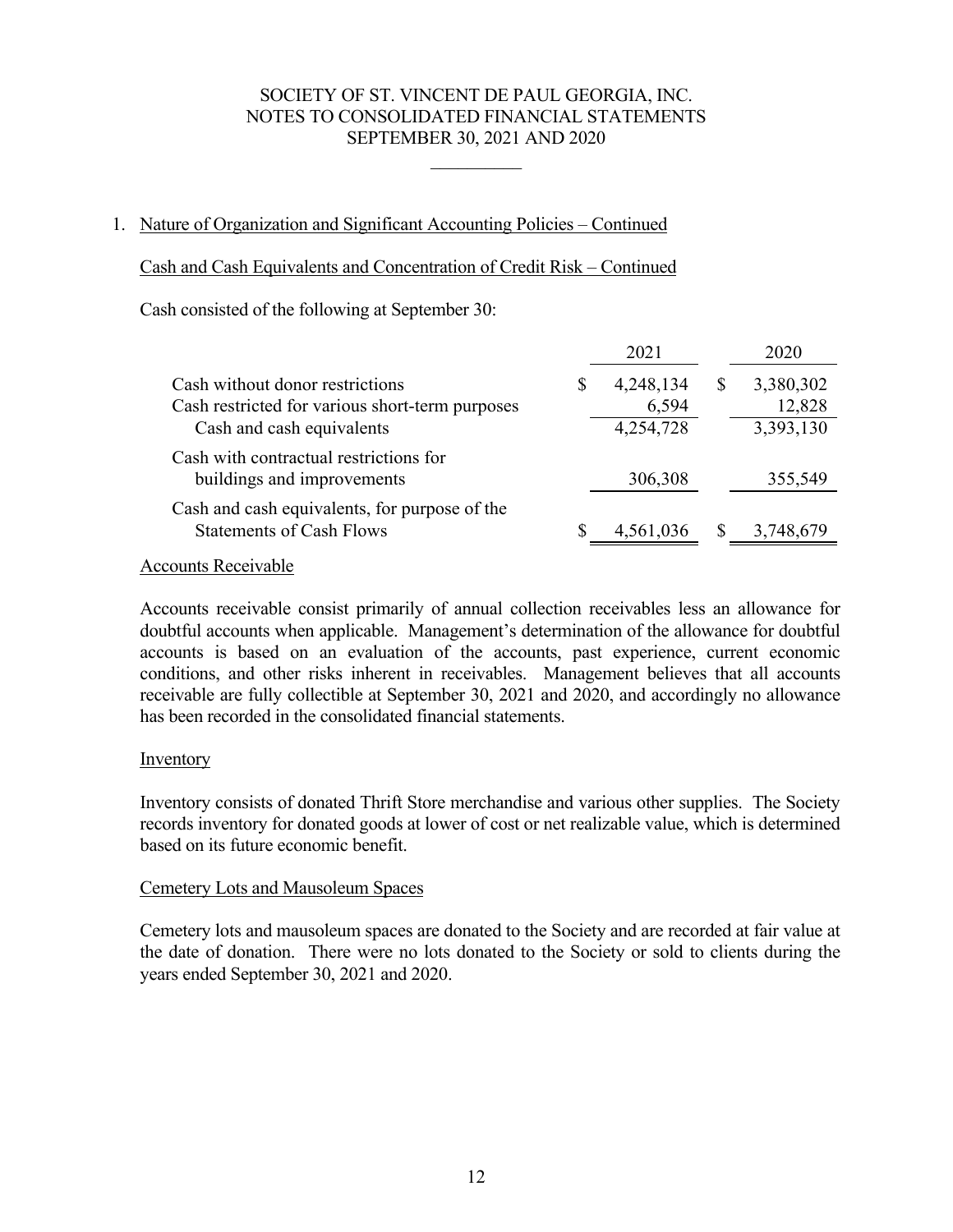## 1. Nature of Organization and Significant Accounting Policies – Continued

## Property and Equipment

 It is the policy of the Society to capitalize property and equipment in excess of \$1,000. Purchased furniture, fixtures, equipment and vehicles are recorded at cost. Donated furniture, fixtures, equipment, and vehicles are carried at approximate fair value at the date of donation. Depreciation is computed over the assets estimated useful lives, ranging from 3 to 30 years, using the straight-line method. Leasehold improvements are amortized over the estimated useful life of the improvement or the life of the lease, whichever is shorter.

## Deferred Revenue

 Deferred revenue results from the Society recognizing special event revenue in the period in which the related event occurred. Accordingly, the event fees received for a fundraiser to be held the next fiscal year are deferred until the event date. Additionally, deferred revenue results from advance payments from the Emergency Food and Shelter Program of the United Way.

#### Advertising Costs

Advertising costs are expensed as incurred.

## Reclassification of Amounts

 Certain amounts previously reported have been reclassified to conform to the current year's consolidated financial statement presentation.

## 2. Liquidity and Availability of Financial Assets

The Society is substantially supported by contributions without donor restrictions, thrift store sales, fundraising events, and in-kind donations. However, the Society also receives contributions with donor restrictions for various programs as well as for capital projects. Because a donor's restrictions require funds to be used in a particular manner or in a future period, the Society maintains those funds with donor restrictions so that they are available to meet those responsibilities as they are required to be met. Accordingly, these financial assets are not available to the Society for its general expenditures. General expenditures may be incurred for program, general and administrative, and fundraising purposes.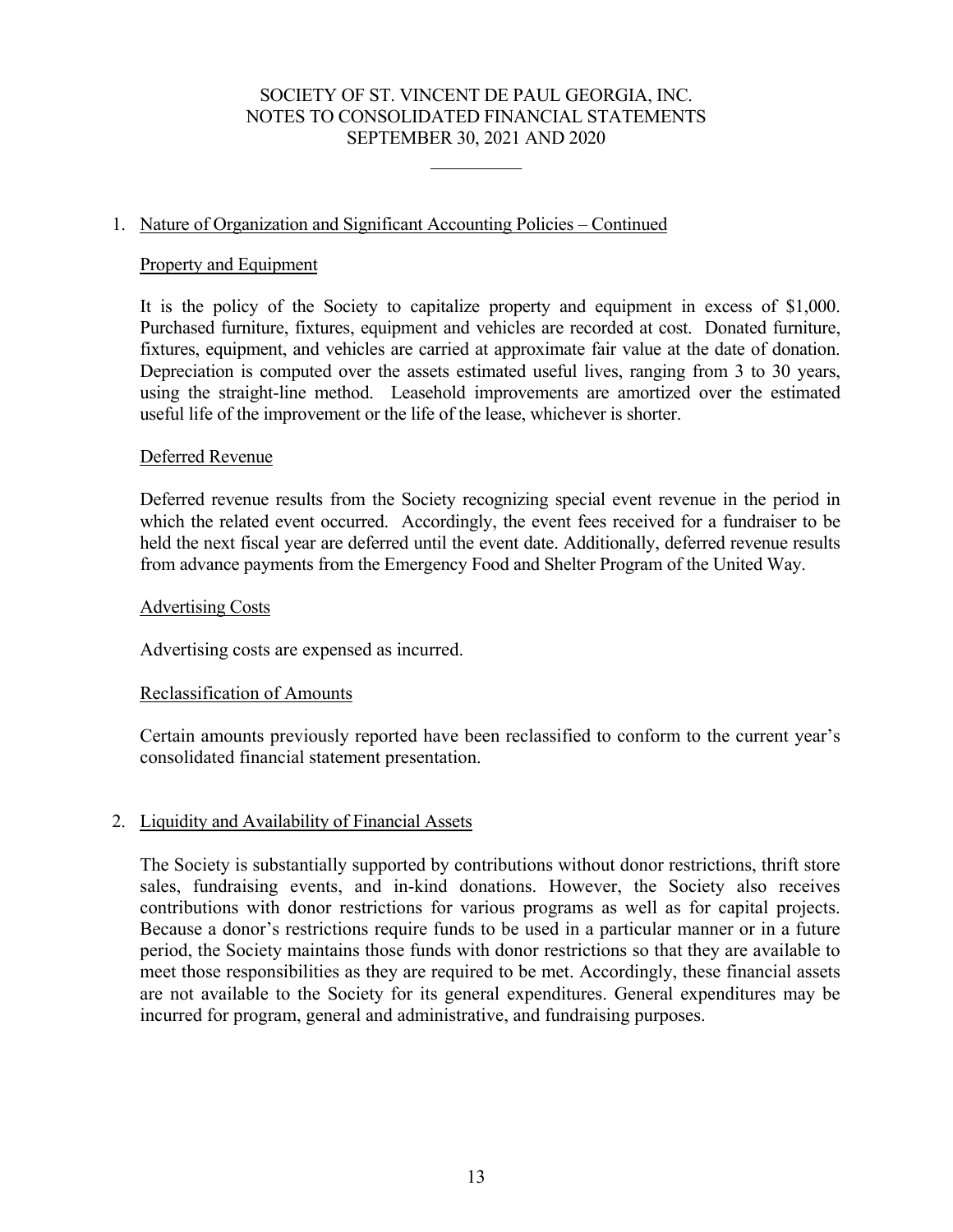## 2. Liquidity and Availability of Financial Assets – Continued

The Society's financial assets at September 30 (reduced by amounts that are not available for general use because of contractual, donor-imposed, or internal restrictions) available within one year after this date to satisfy liabilities at this date and for future general expenditure are as follows:

|                                                   | 2021               | 2020       |
|---------------------------------------------------|--------------------|------------|
| Cash and cash equivalents                         | \$<br>4,561,036 \$ | 3,748,679  |
| Accounts receivable                               | 228,531            | 237,196    |
| Unconditional promises to give, net               | 421,493            | 950,487    |
| Investments                                       | 752,885            | 642,913    |
| Total financial assets available within one year  | 5,963,945          | 5,579,275  |
| Less:                                             |                    |            |
| Board designations of investments                 | (338, 532)         | (232, 913) |
| Contractually restricted cash                     | (306, 308)         | (355, 549) |
| Assets with donor restrictions:                   |                    |            |
| Capital campaign promises to give, net            | (421, 493)         | (950, 487) |
| Perpetual restriction on investments              | (410,000)          | (410,000)  |
| Financial assets available to meet cash needs for |                    |            |
| general expenditures within one year              | 4,487,612 \$       | 3,630,326  |

 For the years ended September 30, 2021 and 2020, cash with donor restrictions of \$6,594 and \$12,828, respectively, were included in financial assets available to meet cash needs for general expenditures within one year. The Society structures its financial assets to be available as its general expenditures, liabilities, and other obligations come due. In addition to financial assets available to meet general expenditures over the next twelve months, the Society utilizes an operating budget and anticipates collecting sufficient revenue to cover general expenditures not covered by donor-restricted resources. In addition, the Consolidated Statements of Cash Flows shows positive cash generated by operations for the year ended December 31, 2021 and 2020.

 The Society's governing body has designated a portion of its resources without donor restrictions for a board-designated endowment fund as described in Note 12. Those amounts are identified as internal designations in the above table. These funds are invested in a pool of investments for long-term appreciation and current income but remain available and may be spent at the discretion of the Board.

 Additionally, as described in Note 7, the Society maintains a line of credit in the amount of \$300,000, which it could draw upon in the event of an unanticipated liquidity event.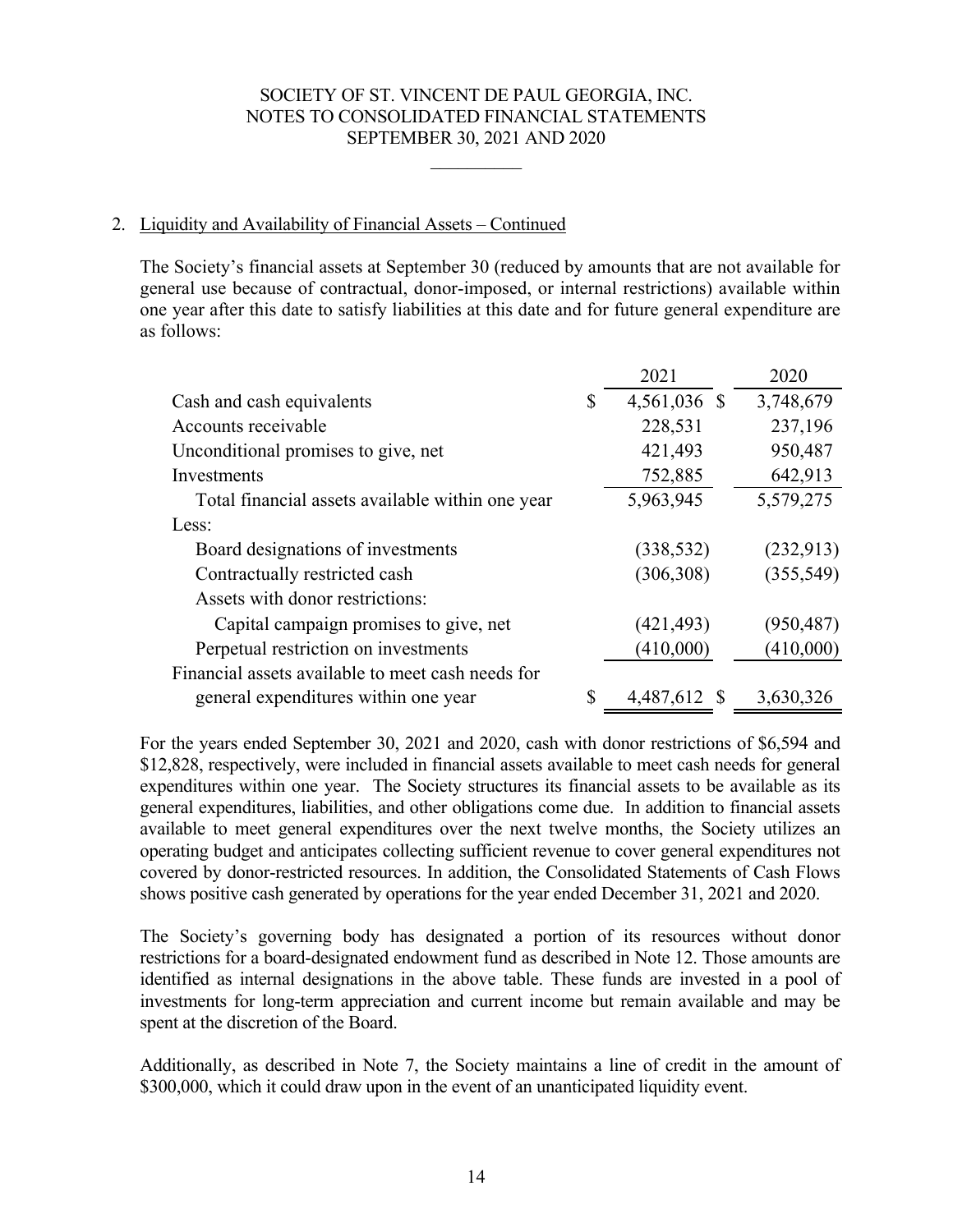#### 3. Unconditional Promises to Give, Net

 During 2018, the Society began a \$6,500,000 capital campaign to raise funds to purchase and renovate the building where Society operations are currently located and to create an endowment fund to support annual operations. Subsequently, this goal was increased to \$7,000,000. Pledges received through September 30, 2021 totaled approximately \$5,846,030, of which the Society believes approximately \$5,788,630 will be realized. As of September 30, 2021 and 2020, the balance of net pledges receivable was \$421,493 and \$950,478, respectively. Pledges are recorded at net realizable value upon receipt. Contributions to be received after one year are discounted at 2.13%, commensurate with the risks involved. Amortization of the discount is recorded as additional contribution revenue and utilized in accordance with donorimposed restrictions on the contribution.

Unconditional promises to give consist of the following at September 30:

|                                                 | 2021       | 2020    |
|-------------------------------------------------|------------|---------|
| Amounts due in:                                 |            |         |
| Less than one year                              | 415,332 \$ | 788,897 |
| One to three years                              | 6,161      | 165,072 |
| Less discount on unconditional promises to give |            | (3,491) |
| Total unconditional promises to give, net       | 421,493    | 950,478 |

## 4. Note Receivable

 During 2020, the Society entered into a note receivable with an investment fund to facilitate the New Markets Tax Credit transaction as described in Note 18. The note receivable totaled \$5,297,250 with an interest rate of 1.00% as of both September 30, 2021 and 2020. The maturity date is January 31, 2048. Interest income will be received annually through December 2026, at which time annual principal and interest payments will be received thereafter through the maturity date.

## 5. Investments

 The Society's investments are managed by investment managers with the Catholic Foundation of North Georgia. The Society's investments are maintained within the Society of St. Vincent de Paul Georgia Endowment Fund (the Fund), which was established during March 2012 to allow various Roman Catholic diocesan parishes, schools, agencies, entities or programs in the Archdiocese of Atlanta to establish permanent endowments for their future long-term needs and other designated purposes.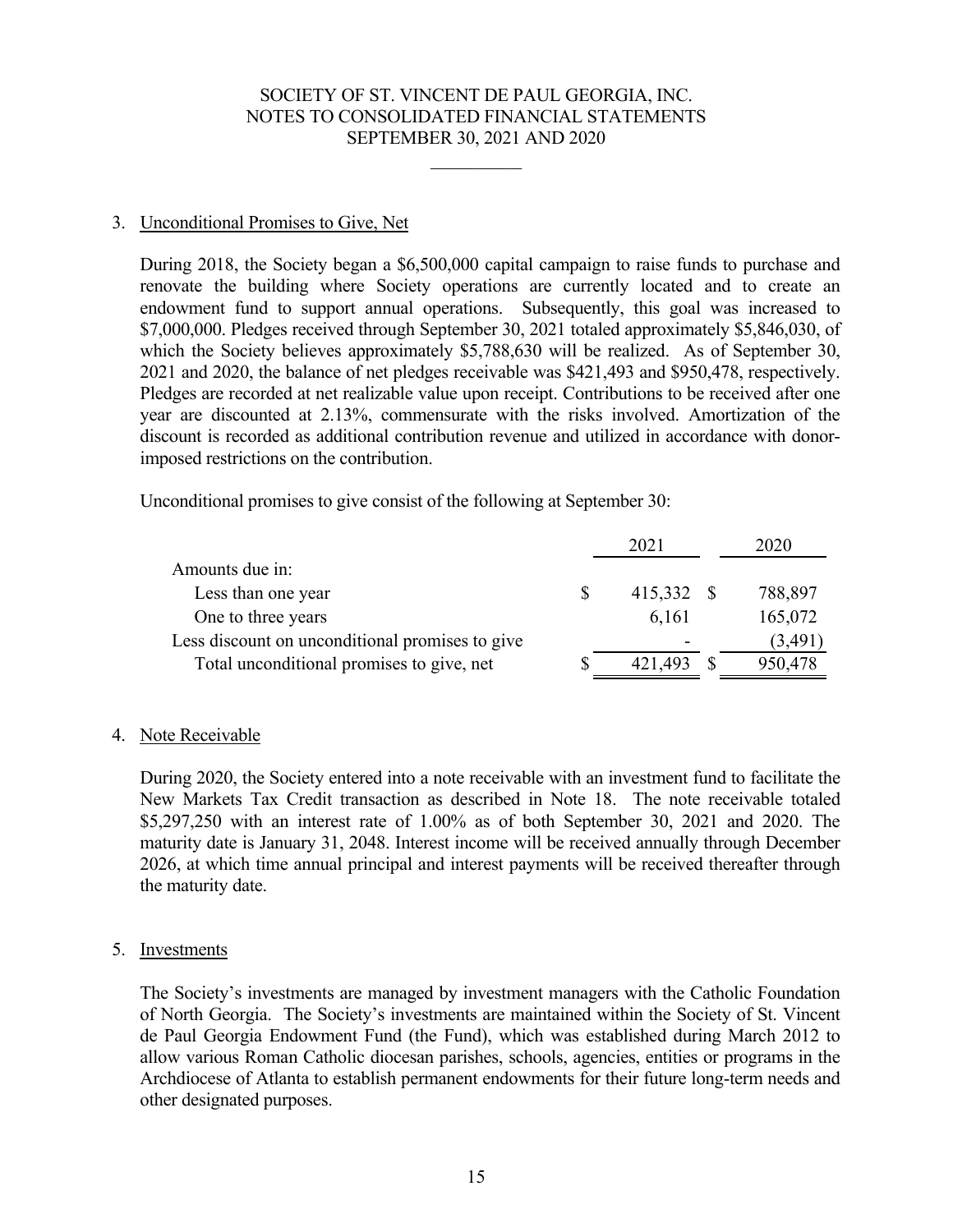#### 5. Investments – Continued

 The Society's investments consist of one pooled investment fund with the Catholic Foundation of North Georgia. These investments are valued by the Catholic Foundation of North Georgia based on the underlying assets. Underlying assets in the funds consist of investments in exchange-traded equity securities and institutional fund investments measured at net asset value. Investment balances with the Catholic Foundation of North Georgia totaled \$752,885 and \$642,913 at September 30, 2021 and 2020, respectively.

Investment returns consist of the following for the years ended September 30:

|                                                                                 |    |                   | 2020             |  |
|---------------------------------------------------------------------------------|----|-------------------|------------------|--|
| Unrealized and realized gain                                                    | S. | 119,247           | 32,623           |  |
| Dividends, interest, and reinvested capital gains<br>Investment management fees |    | 12,376<br>(7,750) | 9,139<br>(6,821) |  |
| Total investment income                                                         |    | 123,873           | 34.941           |  |

#### 6. Property and Equipment, Net

Property and equipment are summarized as follows at September 30:

|                                     |    | 2021          | 2020          |
|-------------------------------------|----|---------------|---------------|
| Land                                | \$ | 577,700       | \$<br>577,700 |
| <b>Building</b>                     |    | 6,878,222     | 6,853,265     |
| Building and leasehold improvements |    | 206,204       | 206,204       |
| Equipment                           |    | 386,056       | 386,960       |
| Vehicles                            |    | 150,799       | 121,754       |
| Computer equipment                  |    | 102,187       | 89,586        |
| Security system                     |    | 16,361        | 14,016        |
| Furniture and fixtures              |    | 137,115       | 88,719        |
| Construction in process             |    | 72,361        |               |
|                                     |    | 8,527,005     | 8,338,204     |
| Less accumulated depreciation       |    | (1, 114, 982) | (805,993)     |
| Total property and equipment, net   | S  | 7,412,023     | 7,532,211     |

 Depreciation and amortization expense for the years ended September 30, 2021 and 2020 totaled \$308,990 and \$185,335, respectively.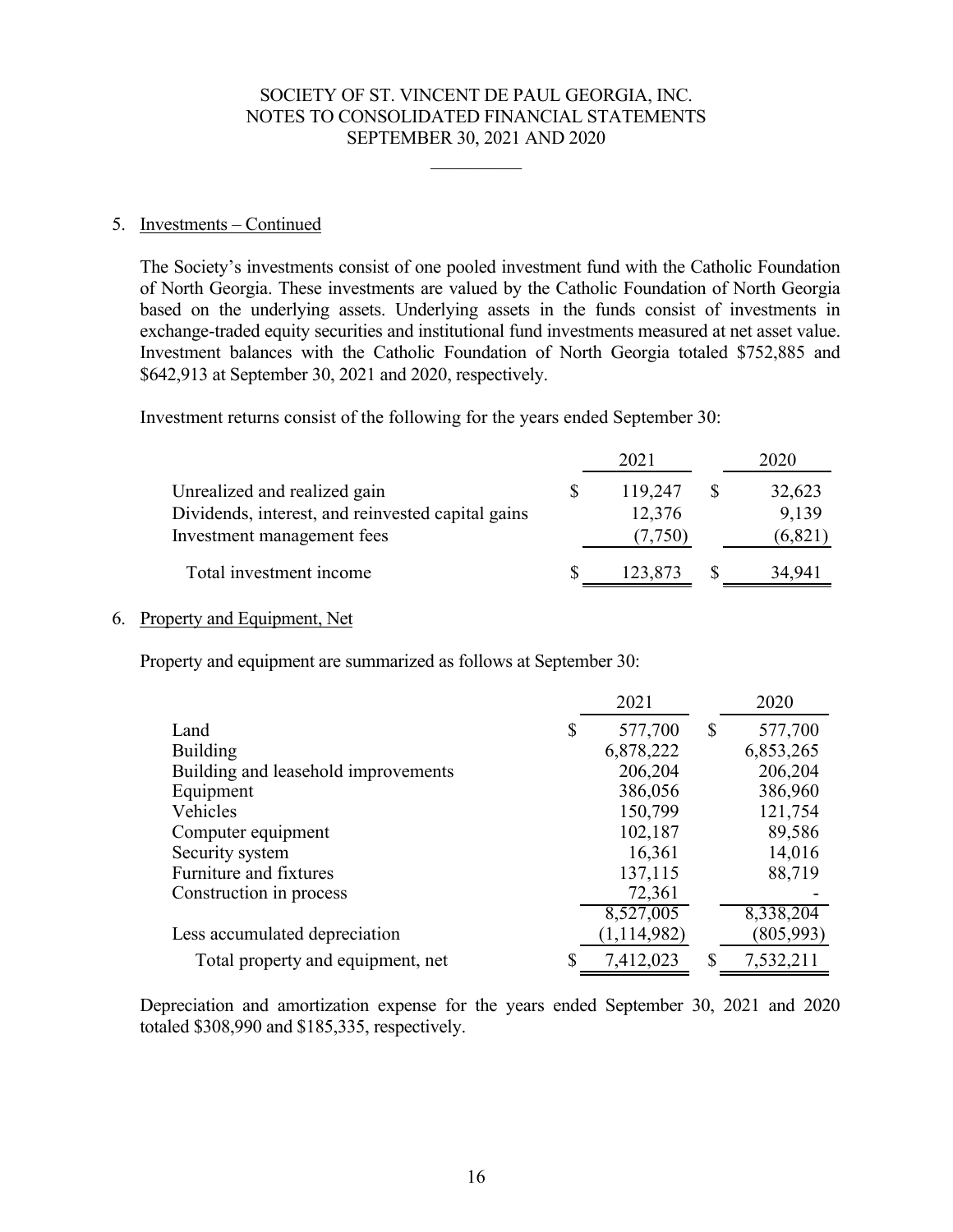## 7. Line of Credit Payable

 Previously, the Society secured a \$300,000 line of credit from the Archdiocese of Atlanta with a maturity date of May 31, 2021 and an interest rate of 8.5%. In February 2020, the maturity date was extended to March 2022. The outstanding balance on this line of credit at September 30, 2020 \$265,702. There was no outstanding balance at September 30, 2021.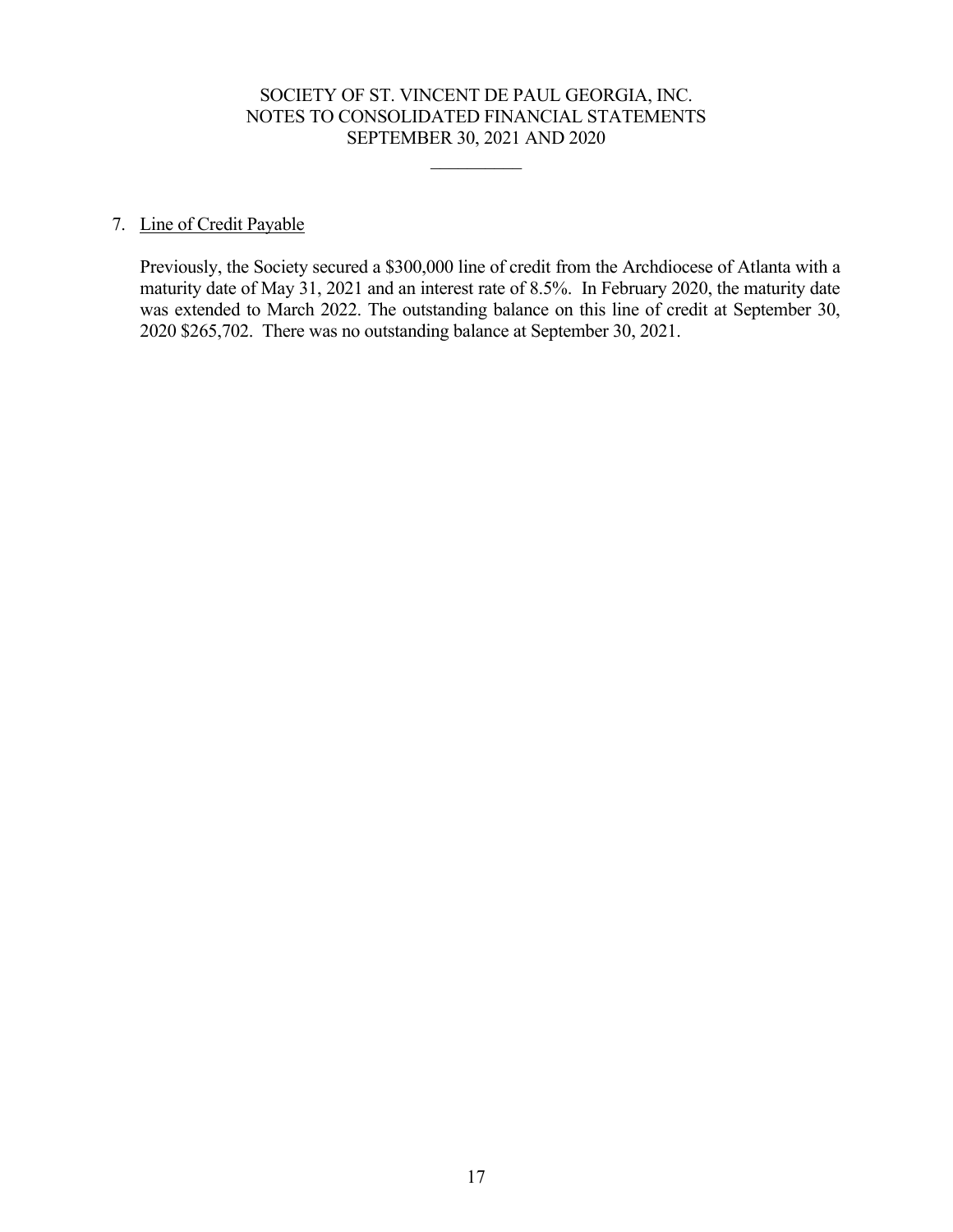# 8. Notes Payable

|                                                                                                                                                                                                                                                                                                                                                                                                                                                                                                                                                                              | 2021               |               | 2020                   |
|------------------------------------------------------------------------------------------------------------------------------------------------------------------------------------------------------------------------------------------------------------------------------------------------------------------------------------------------------------------------------------------------------------------------------------------------------------------------------------------------------------------------------------------------------------------------------|--------------------|---------------|------------------------|
| <b>Bank Debt:</b>                                                                                                                                                                                                                                                                                                                                                                                                                                                                                                                                                            |                    |               |                        |
| Bridge loan totaling \$650,000; variable payment<br>schedule consisting of 51 monthly payments of accrued<br>interest at libor rate plus 1.8% (5.05% and 6.80% at<br>September 30, 2020 and 2019), bi-monthly payments of<br>principal equal to the aggregate amount of capital<br>campaign pledge proceeds received, monthly payments<br>of principal must equal to no less that \$7,500 per<br>month; maturity date of June 4, 2024; collateralized by<br>assignment of capital campaign pledge proceeds,<br>assignment of rents, double negative pledge on all<br>assets. | \$                 | \$            | 45,227                 |
| Building loan with interest at libor rate plus 1.8%<br>(5.05% and 6.80% at September 30, 2021 and 2020);<br>interest only payments through maturity date of June<br>2024; collateralized by a security lien on the building,<br>assignment of capital campaign pledge proceeds, and a<br>double negative pledge on all assets.<br><b>Total Bank Debt</b>                                                                                                                                                                                                                     | 549,309<br>549,309 |               | 1,337,285<br>1,382,512 |
| New Markets Tax Credit debt:<br>Note payable with an entity, fixed interest rate of<br>1.00%; quarterly interest payments due; principal plus<br>accrued interest due January 31, 2050; collateralized by<br>all assets held by SVDP Georgia Support Organization,<br>Inc.                                                                                                                                                                                                                                                                                                   | 2,052,750          |               | 2,052,750              |
| Note payable with an entity, fixed interest rate of<br>1.00%; quarterly interest payments due; principal plus<br>accrued interest due January 31, 2050; collateralized by<br>all assets held by SVDP Georgia Support Organization,<br>Inc.                                                                                                                                                                                                                                                                                                                                   | 5,297,250          |               | 5,297,250              |
| <b>Total New Markets Tax Credit debt</b>                                                                                                                                                                                                                                                                                                                                                                                                                                                                                                                                     | 7,350,000          |               | 7,350,000              |
| Total notes payable                                                                                                                                                                                                                                                                                                                                                                                                                                                                                                                                                          | \$<br>7,899,309    | $\mathcal{S}$ | 8,732,512              |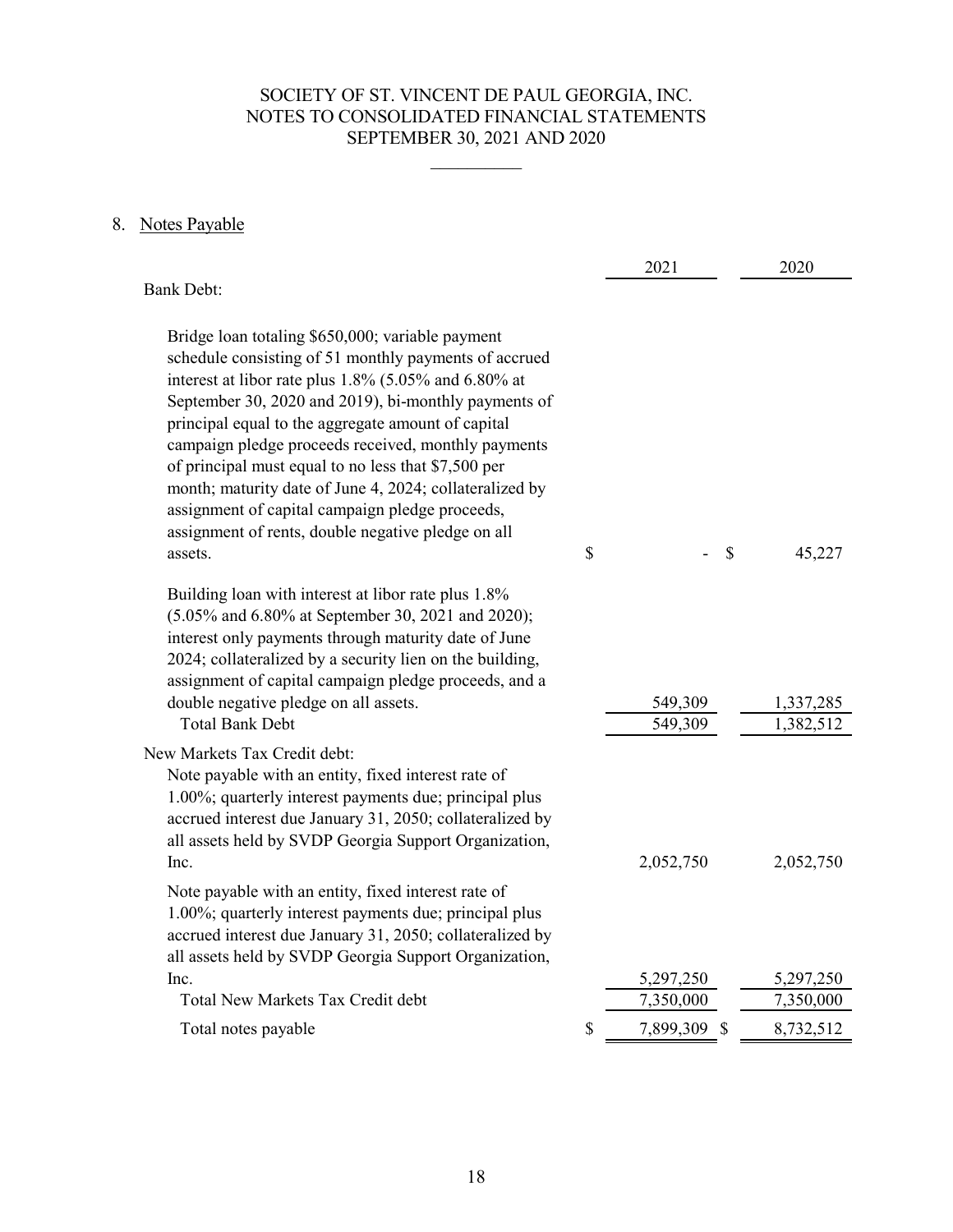#### 8. Notes Payable – Continued

 Aggregate principal maturities of debt subsequent to September 30, 2021 include \$549,309 during the year ended September 30, 2024 and \$7,350,000 during the year ended September 30, 2027.

In April 2020, the Society obtained a loan from the United States Small Business Administration's (SBA) Paycheck Protection Program (PPP) to assist with operating cash flow during the pandemic. Management spent the proceeds on eligible amounts that qualified for loan forgiveness. The total received in fiscal 2020 was \$383,400, which and has been recorded as a loan in the statement of financial position at September 31, 2020. The loan was formally forgiven in August 2021 and is recorded as a contribution in the statement of activities for the year ended September 31, 2021.

#### 9. Board Designated Net Assets

 Board designated net assets consist of endowed net assets of \$342,885 and \$232,913 for the years ended September 30, 2021 and 2020, respectively.

## 10. Net Assets With Donor Restrictions

 Net assets with donor restrictions are comprised of funds the Society has received subject to donor-imposed restrictions consisting of the following at September 30:

|                                          | 2021    |   | 2020      |
|------------------------------------------|---------|---|-----------|
| Purpose restrictions:                    |         |   |           |
| Journey program                          | \$      | S | 10,730    |
| Family support center                    |         |   | 2,110     |
| Women's shelter                          | 6,594   |   |           |
| Capital campaign pledges                 | 438,022 |   | 950,478   |
| Total purpose restrictions               | 444,616 |   | 963,318   |
| Perpetual restrictions for operations    | 410,000 |   | 410,000   |
| Total net assets with donor restrictions | 854,616 | S | 1,373,318 |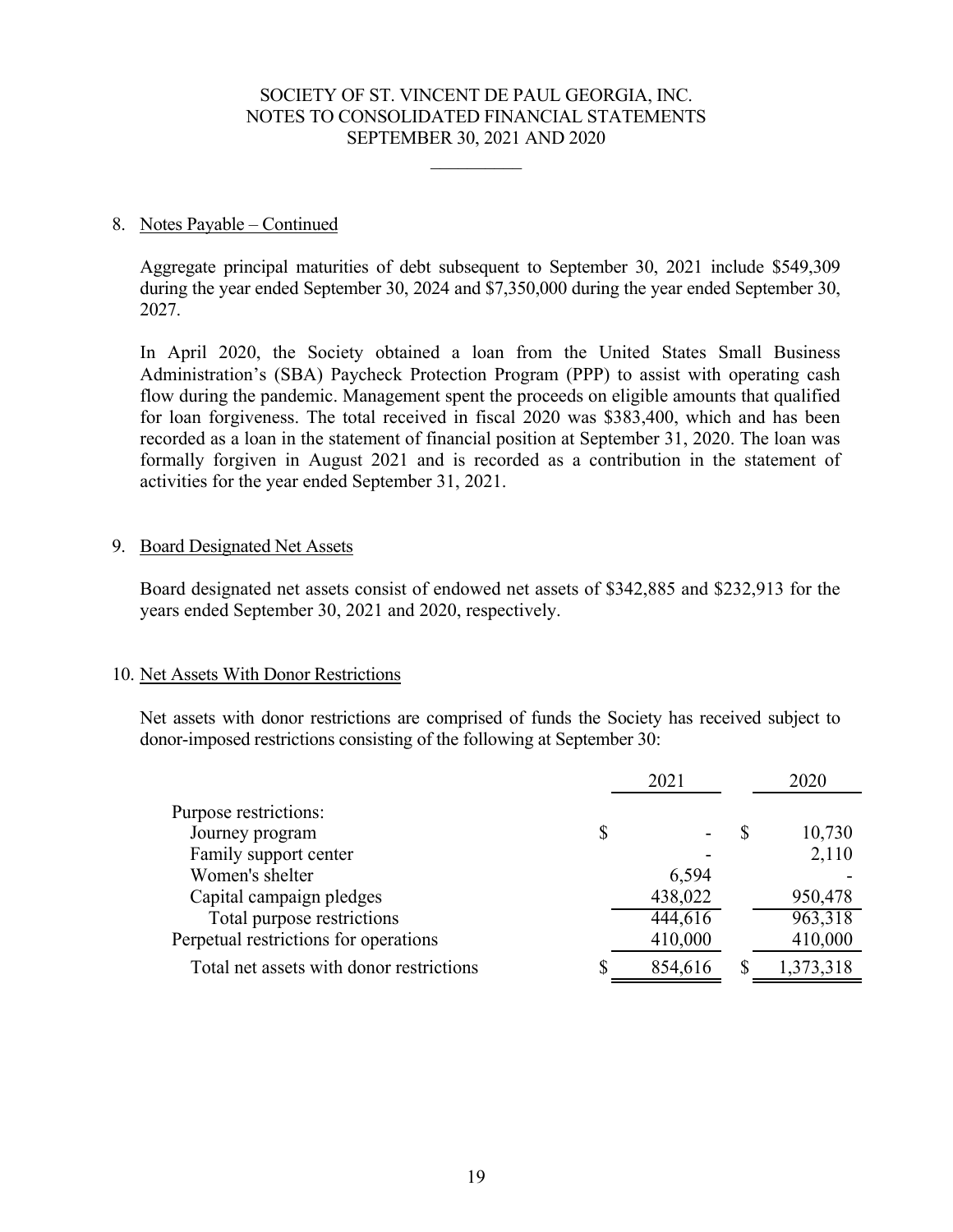#### 11. Net Assets Released from Restrictions

 The following net assets were released from donor restrictions by incurring expenditures satisfying the restricted purpose or by occurrence of other events specified by donors for the years ended September 30:

|                                             | 2021         | 2020      |
|---------------------------------------------|--------------|-----------|
| Purpose restriction accomplished:           |              |           |
| <b>Transitional housing</b>                 | \$<br>43,650 | \$        |
| Food distribution program                   | 24,611       | 99,359    |
| Support center                              |              | 12,310    |
| Journey program                             | 10,730       | 900       |
| Capital campaign funds                      | 512,456      |           |
| Construction work                           |              | 3,229,650 |
| Total net assets released from restrictions | 591,447      | 3,342,219 |

#### 12. Endowed Net Assets

 The Society's endowment fund consists of one fund designated by the Society's board of directors as well as donations with donor restrictions in perpetuity. As described in Note 5, these funds are maintained with the Society of St. Vincent de Paul Georgia Endowment Fund (the "Fund").

 The Society follows the requirements of Georgia's Uniform Management of Institutional Funds Act (the "Act"). Upon receipt of gifts and bequests, the Society evaluates the gift instrument and related information to determine the directions and intentions of the donor. The Society classifies gifts that are not immediately expendable as either with donor restrictions for purpose or with donor restrictions perpetual in nature, depending on the restrictions that the donor has imposed. Consistent with the Act, in the absence of explicit directions by the donor, the Society classifies the initial recorded value of gifts that are not immediately expendable as with donor restrictions perpetual in nature.

## **Investment Policy**

 The Society established an investment policy for the purpose of providing general guidelines for the prudent investment of its endowment assets. The objective of the investment policy is to defray annual spending and permit some growth of the assets as well as to maximize returns within reasonable and prudent levels of risk in order to minimize chances for loss of capital. The desired investment objective for the investments is to achieve a long-term rate of return of 5% over the prevailing rate of inflation, with a target rate of approximately 8% per year.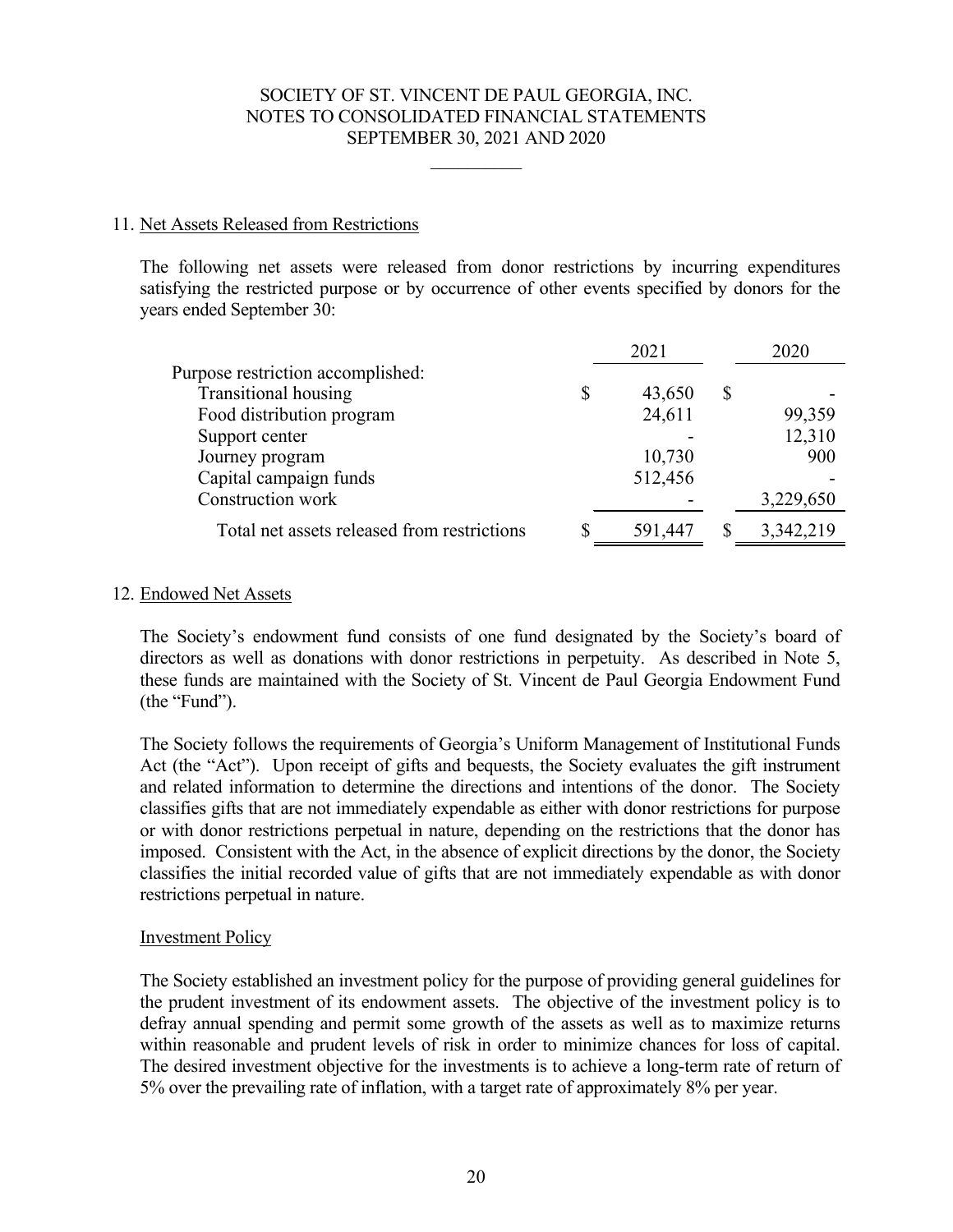## 12. Endowed Net Assets – Continued

#### Spending Policy

 Contributions to the Fund can be made by the Society or by donors, provided that the contributions are in a form acceptable under the Fund's Acceptance Policy. Once an aggregate of \$50,000 in cash or other assets has been contributed, the Society may begin making distributions from the Fund. The endowment may only be used to support the operations, ministries, and capital needs of the Society of St. Vincent de Paul Georgia, Inc. Unless otherwise changed by the Board of Directors, the amount of the endowment distribution used for operations may not exceed 20% of the operating budget. Usage of the endowment distributed funds requires an approval of the board of directors as part of each year's budget process or by special vote. There were no distributions made from the fund during the year ended September 30, 2020.

 From time to time, the fair value of invested assets associated with individual donor restricted endowment funds may fall below the level that the donor requires the Society to retain as a fund of perpetual duration. There were no such deficiencies as of September 30, 2021 and 2020.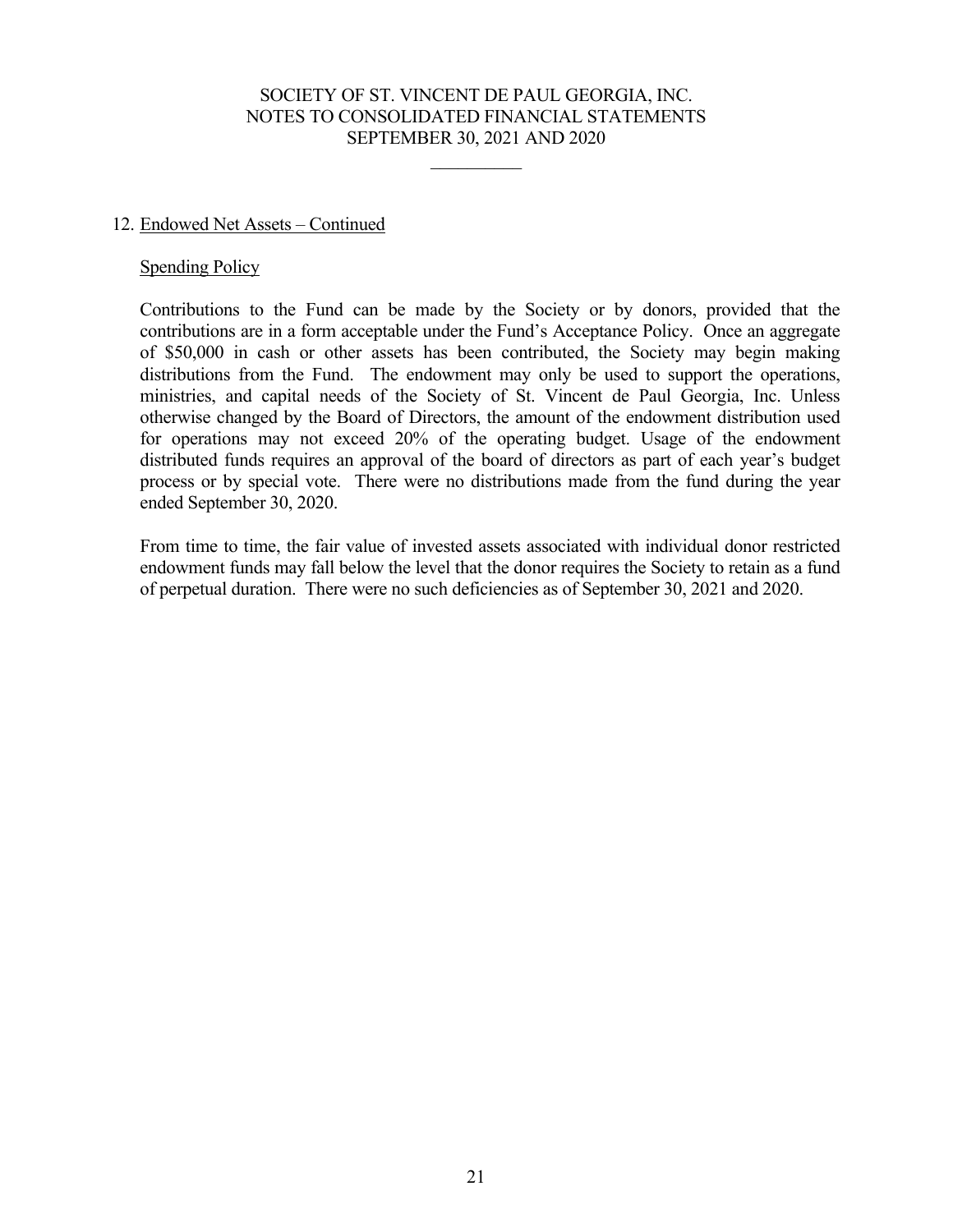#### 12. Endowed Net Assets – Continued

Changes in the Society's endowment for the years ended September 30 are as follows:

|                           |               |              |               | With Donor   |               |           |
|---------------------------|---------------|--------------|---------------|--------------|---------------|-----------|
|                           |               | Without      |               | Restrictions |               |           |
|                           |               | Donor        |               | Perpetual in |               |           |
|                           |               | Restrictions |               | Nature       |               | Total     |
| 2021                      |               |              |               |              |               |           |
| <b>Beginning Balance</b>  | \$            | 232,913      | \$            | 410,000      | \$            | 642,913   |
| Contributions             |               | 973          |               |              |               | 973       |
| Distribution              |               | (14, 874)    |               |              |               | (14, 874) |
| Interest and dividends    |               | 12,377       |               |              |               | 12,377    |
| Investment gains (losses) |               |              |               |              |               |           |
| Realized                  |               | 9,159        |               |              |               | 9,159     |
| Unrealized                |               | 110,087      |               |              |               | 110,087   |
| Management fees           |               | (7,750)      |               |              |               | (7,750)   |
| <b>Ending Balance</b>     | <sup>\$</sup> | 342,885      | \$            | 410,000      | $\mathbf S$   | 752,885   |
| 2020                      |               |              |               |              |               |           |
| <b>Beginning Balance</b>  | \$            | 197,554      | $\mathcal{S}$ | 410,000      | $\mathcal{S}$ | 607,554   |
| Contributions             |               | 418          |               |              |               | 418       |
| Interest and dividends    |               | 9,139        |               |              |               | 9,139     |
| Investment gains (losses) |               |              |               |              |               |           |
| Realized                  |               | (7,587)      |               |              |               | (7,587)   |
| Unrealized                |               | 40,210       |               |              |               | 40,210    |
| Management fees           |               | (6,821)      |               |              |               | (6,821)   |
| <b>Ending Balance</b>     | \$            | 232,913      | \$            | 410,000      | \$            | 642,913   |

#### 13. Retirement Plan

 The Society offers a retirement plan operated under section 401(k) of the Internal Revenue Code. Employees are eligible for participation on the first day of the month following 90 days from their hire date. There is a minimum service requirement of 250 hours and 21 years of age for participation. In addition, employees can voluntarily contribute up to the maximum allowed by law to the retirement plan. Employees vest from date of hire. For the fiscal years ended September 30, 2021 and 2020, the Society contributed 3% of each eligible employee's salary and matched 100% of employee contributions up to 3%. The Society's contribution to the retirement plan for the years ended September 30, 2021 and 2020 totaled \$83,250 and \$73,440, respectively.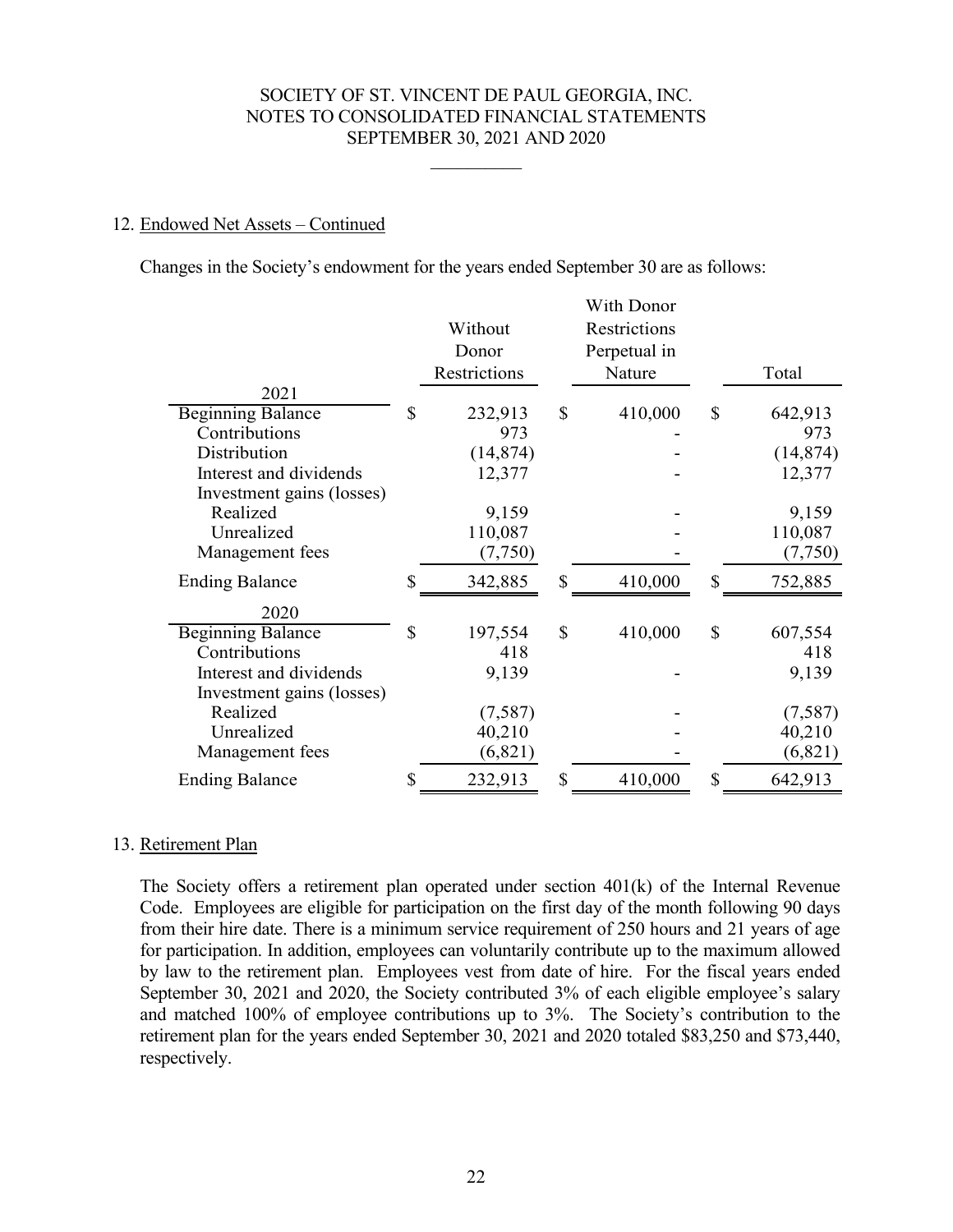#### 14. Lease Commitments

 The Society leases office space, thrift store space, equipment, and vehicles under non-cancelable operating leases. The future minimum payments under operating leases are as follows:

| For the year ending September 30: |               |
|-----------------------------------|---------------|
| 2022                              | \$<br>788,197 |
| 2023                              | 575,214       |
| 2024                              | 422,369       |
| 2025                              | 150,404       |
| 2026                              | 130,535       |
| Total minimum lease payments      | 2,066,719     |

 Rent expense for the years ended September 30, 2021 and 2020 was \$917,777 and \$914,226, respectively.

#### 15. Operating Lease Income

 The Society has entered into agreements to lease space in its Council office building. These leases are treated as operating leases within the Society's consolidated financial statements. Rental income applicable to these leases for the years ended September 30, 2021 and 2020 was \$99,021 and \$123,263, respectively. Future minimum rentals to be received under these noncancelable lease agreements subsequent to September 30, 2021 are as follows:

| For the year ending September 30: |    |         |
|-----------------------------------|----|---------|
| 2022                              | \$ | 146,050 |
| 2023                              |    | 183,837 |
| 2024                              |    | 189,312 |
| 2025                              |    | 195,017 |
| 2026                              |    | 105,642 |
| Thereafter                        |    | 37,292  |
| Total minimum rental payments     | S  | 857,150 |

Property related to leases for the Society consist of the following at September 30, 2021:

| Building                                         | 3,290,294  |
|--------------------------------------------------|------------|
| Less: related accumulated depreciation           | (164, 804) |
| Total cost of leased property and equipment, net | 3,125,490  |

The cost of the leased building and accumulated depreciation are included in Note 6.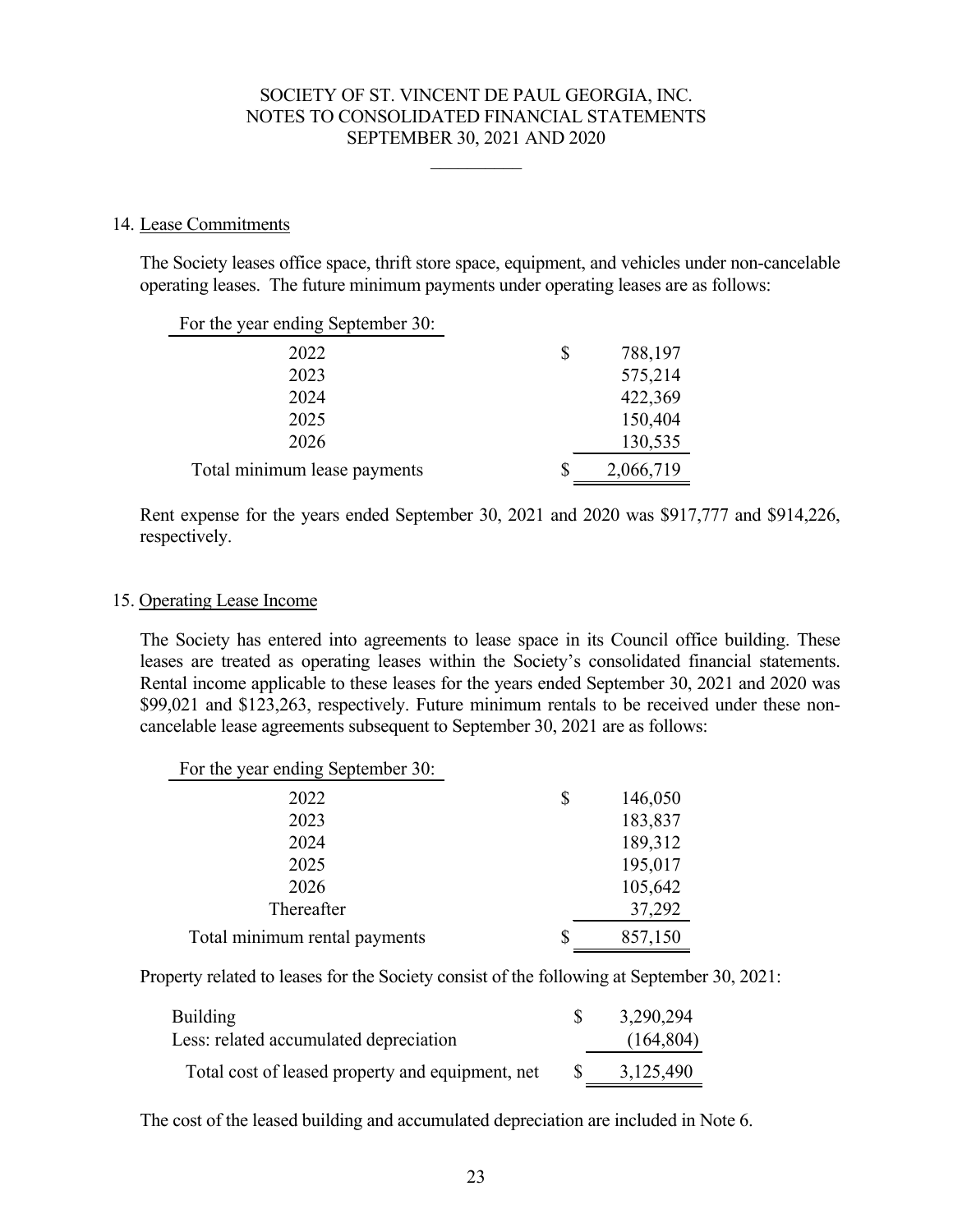## 16. Commitments and Contingencies

 Certain grants and contracts often require the fulfillment of certain conditions as set forth in the instrument or agreement. Failure to fulfill the conditions could result in the return of funds to the grantors. Although the return of funds is a possibility, management of the Society deems the contingency unlikely. The grants and contracts are subject to audit by the grantor, or in the case of federal funds, the Federal Government. They have the authority to determine liabilities or limit or suspend participation in the various sponsored programs.

 The Society is subject to legal actions arising in the ordinary course of business. In management's opinion, the Society has adequate legal defense and insurance with respect to such actions and their final outcome would not materially affect the Society's operations or financial position.

## 17. Related Party Transactions

 The Society annually remits dues to the National Council of the United States Society of St. Vincent de Paul. During the years ended September 30, 2021 and 2020, \$54,198 and \$53,655, respectively, was paid to the National Council. There were no amounts due to the National Council as of September 30, 2021 and 2020.

 A member of the Board of Directors works for the firm that the Society has hired for architect and design services for its building renovation. Total paid to this company during the year ended September 30, 2020 was \$67,180. There were no amounts paid to this company during the year ended September 30, 2021.

## 18. New Markets Tax Credit Transaction

 The New Markets Tax Credit Program (NMTC Program) was established by Congress in 2000 to attract investment capital to low-income communities by permitting investors to receive tax credit incentives in exchange for making equity investments in certified Community Development Entities (CDE). Under this program, certain commercial banks and other investors are able to subsidize eligible projects that meet the NMTC Program requirements.

 In November 2019, a new 501(c)(3) company, the SVDP Georgia Support Organization, Inc., was formed to hold funds and certain properties transferred to it by the Society, including the building during the seven-year term of the New Market Tax Credit program. This transaction closed on January 31, 2020. Capital campaign funds and NMTC proceeds received under the NMTC Program have been disbursed to purchase and renovate the building that the Society is currently located in.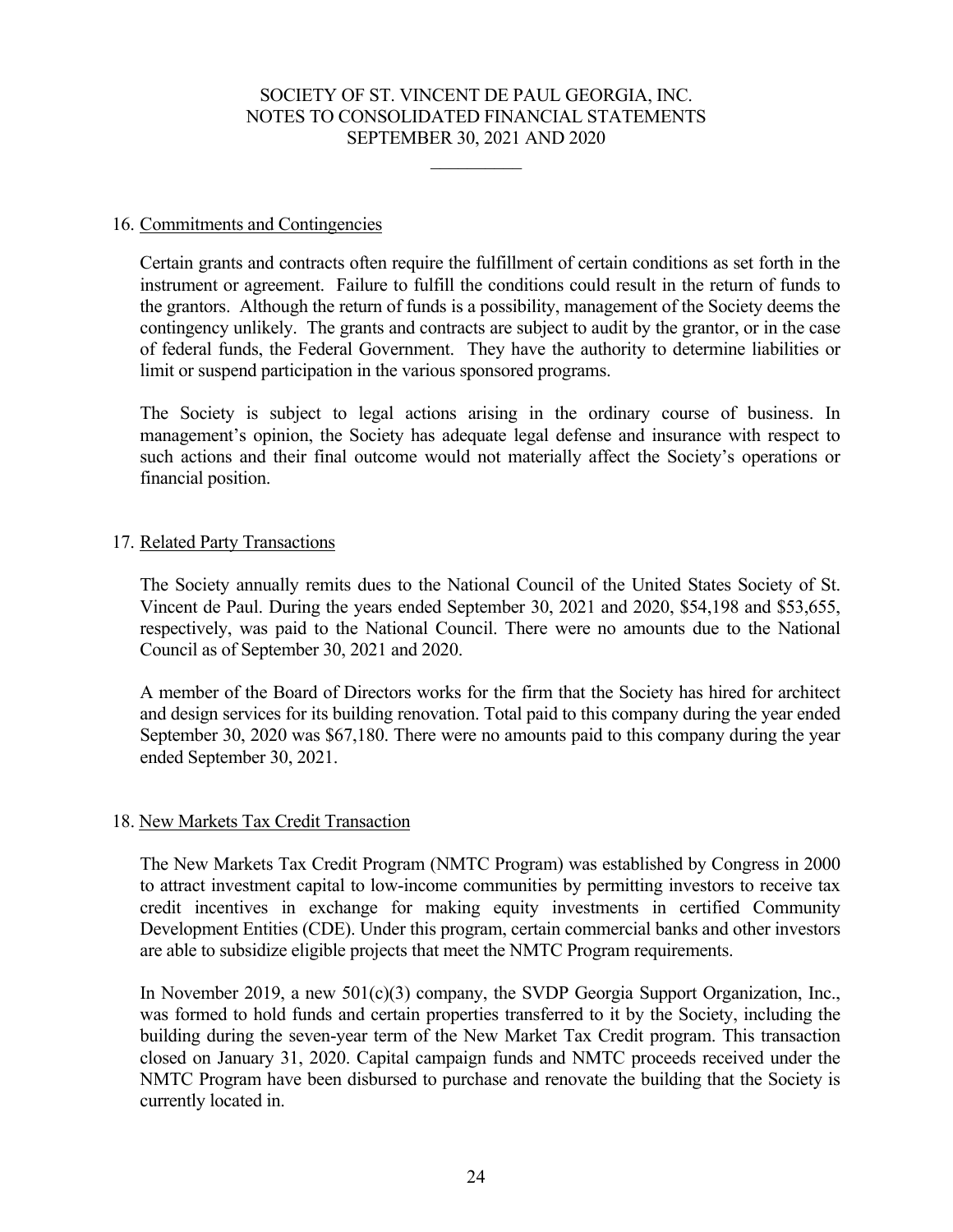#### 18. New Markets Tax Credit Transaction – Continued

 In January 2020, as part of the NMTC agreement, the building and related improvements were transferred to the SVDP Georgia Support Organization, Inc. At the completion of the NMTC agreement in seven years, these proprieties will be transferred back to the Society of St. Vincent de Paul Georgia, Inc.

 On January 31, 2020, to benefit under the NMTC Program, the Society entered into a series of agreements and transactions with a CDE and an investment fund affiliated with a commercial bank (the Bank). The CDE provided funds towards the renovation of the facility and other capital projects. Notes payable to the CDE totaled \$2,052,750 and \$5,297,250. The Society of St. Vincent de Paul Georgia, Inc. facilitated the transaction by issuing a note receivable agreement that transferred \$5,297,250 to the investment fund using proceeds from the capital campaign. Cash received from this transaction remaining at September 30, 2021 and 2020 was \$306,308 and \$355,549, respectively, and is shown as contractually restricted net assets on the Consolidated Statements of Financial Position.

#### 19. Subsequent Events

 Management has evaluated events and transactions which occurred through November 30, 2021, which was the date the consolidated financial statements were available to be issued. There were no subsequent events requiring recognition or disclosure in the financial statements.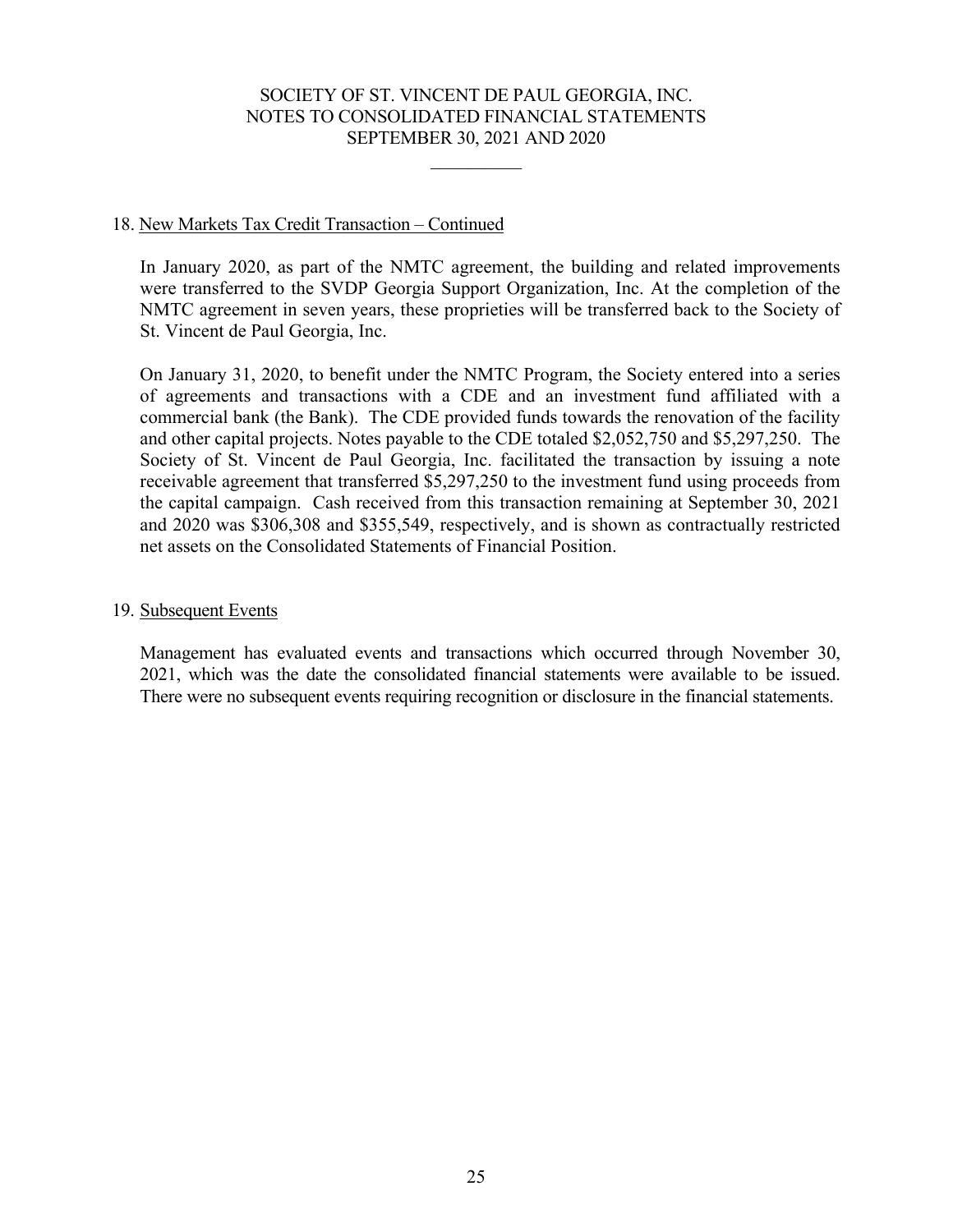# SOCIETY OF ST. VINCENT DE PAUL GEORGIA, INC.

 $\overline{\phantom{a}}$ 

REPORTS AND OTHER SCHEDULES AND INFORMATION AS REQUIRED BY THE UNIFORM GUIDANCE

> FOR THE YEAR ENDED SEPTEMBER 30, 2021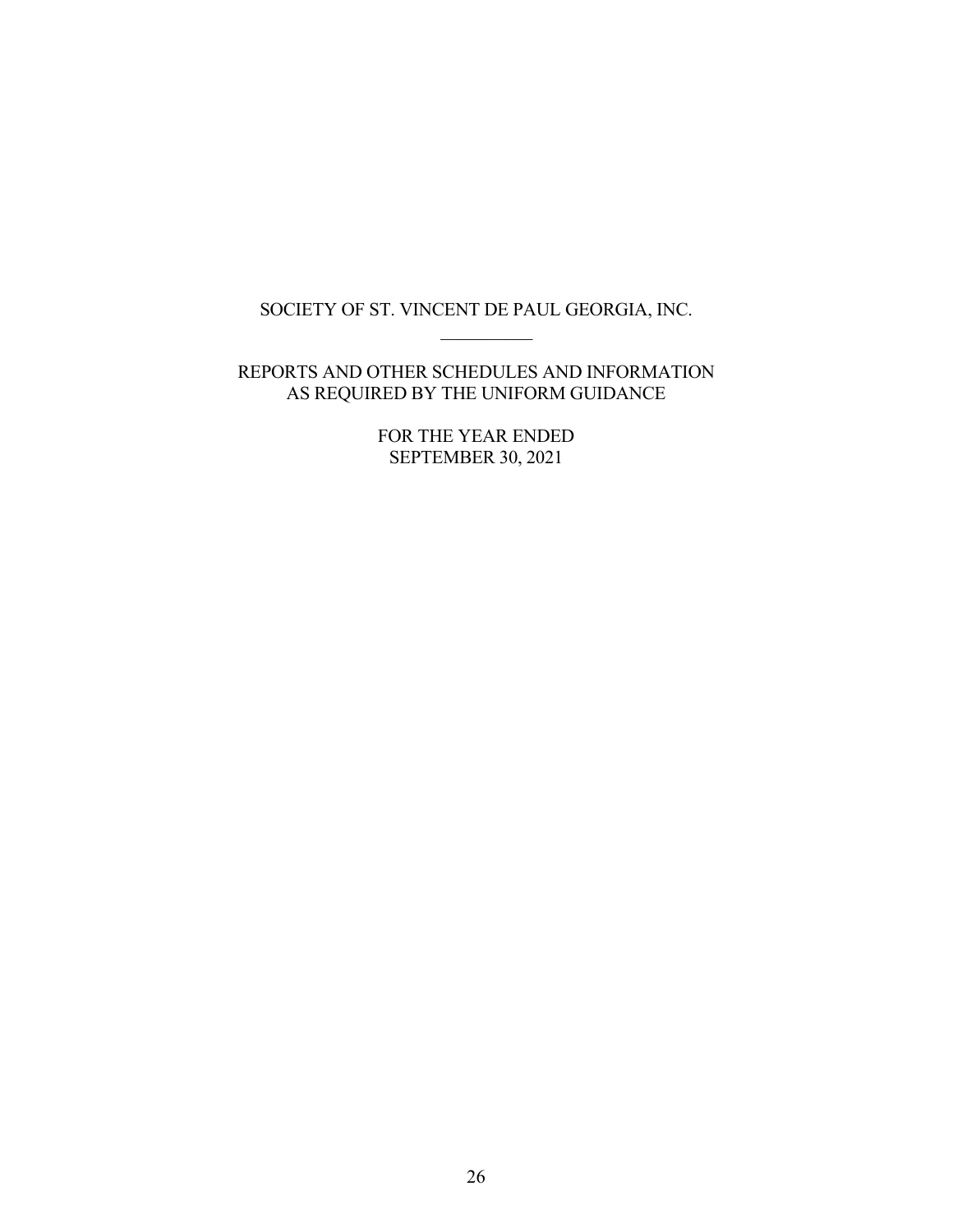# SOCIETY OF ST. VINCENT DE PAUL GEORGIA, INC. SCHEDULE OF EXPENDITURES OF FEDERAL AWARDS FOR THE YEAR ENDED SEPTEMBER 30, 2021

| Federal Grantor/Pass-through<br>Grantor Agency/Program Title/Grant Name<br>and Pass-through Entity Identifying Number                        | Federal<br><b>CFDA</b><br>Number |              | Federal<br>Expenditures |
|----------------------------------------------------------------------------------------------------------------------------------------------|----------------------------------|--------------|-------------------------|
| <b>U.S. Department of the Treasury</b>                                                                                                       |                                  |              |                         |
| Coronavirus Relief Fund                                                                                                                      |                                  |              |                         |
| Passed through City of Brookhaven:<br>COVID-19 Emergency Rental Assistance Program<br>Contract $\# N/A$                                      | 21.019                           | $\mathbb{S}$ | 439,701                 |
| Passed through Dekalb County:<br>COVID-19 Emergency Rental Assistance Program<br>Contract # $N/A$                                            | 21.019                           |              | 222,048                 |
| Passed through City of Atlanta and United Way of Greater Atlanta:<br>COVID-19 Emergency Rental Assistance Program<br>Contract # EA-S-1200569 | 21.019                           |              | 447,685                 |
| Passed through Gwinnett County:<br>COVID-19 Emergency Rental Assistance Program<br>Contract # CRF-HUA-025                                    | 21.019                           |              | 212,500                 |
| Passed through City of Dunwoody:<br>COVID-19 Emergency Rental Assistance Program<br>Contract # $N/A$                                         | 21.019                           |              | 71,713                  |
| Passed through City of Alpharetta:<br>COVID-19 Emergency Rental Assistance Program<br>Contract # $N/A$                                       | 21.019                           |              | 50,000                  |
| Total U.S. Department of the Treasury                                                                                                        |                                  |              | 1,443,647               |
| <b>U.S. Department of Agriculture</b><br>State Administrative Matching Grants for the Supplemental<br><b>Nutrition Assistance Program</b>    |                                  |              |                         |
| Passed through State of Georgia DHS:<br><b>SNAP Outreach</b>                                                                                 |                                  |              |                         |
| Contract #98109                                                                                                                              | $10.561*$                        |              | 10,138                  |
| *CFDA 10.561 is part of a cluster program                                                                                                    |                                  |              |                         |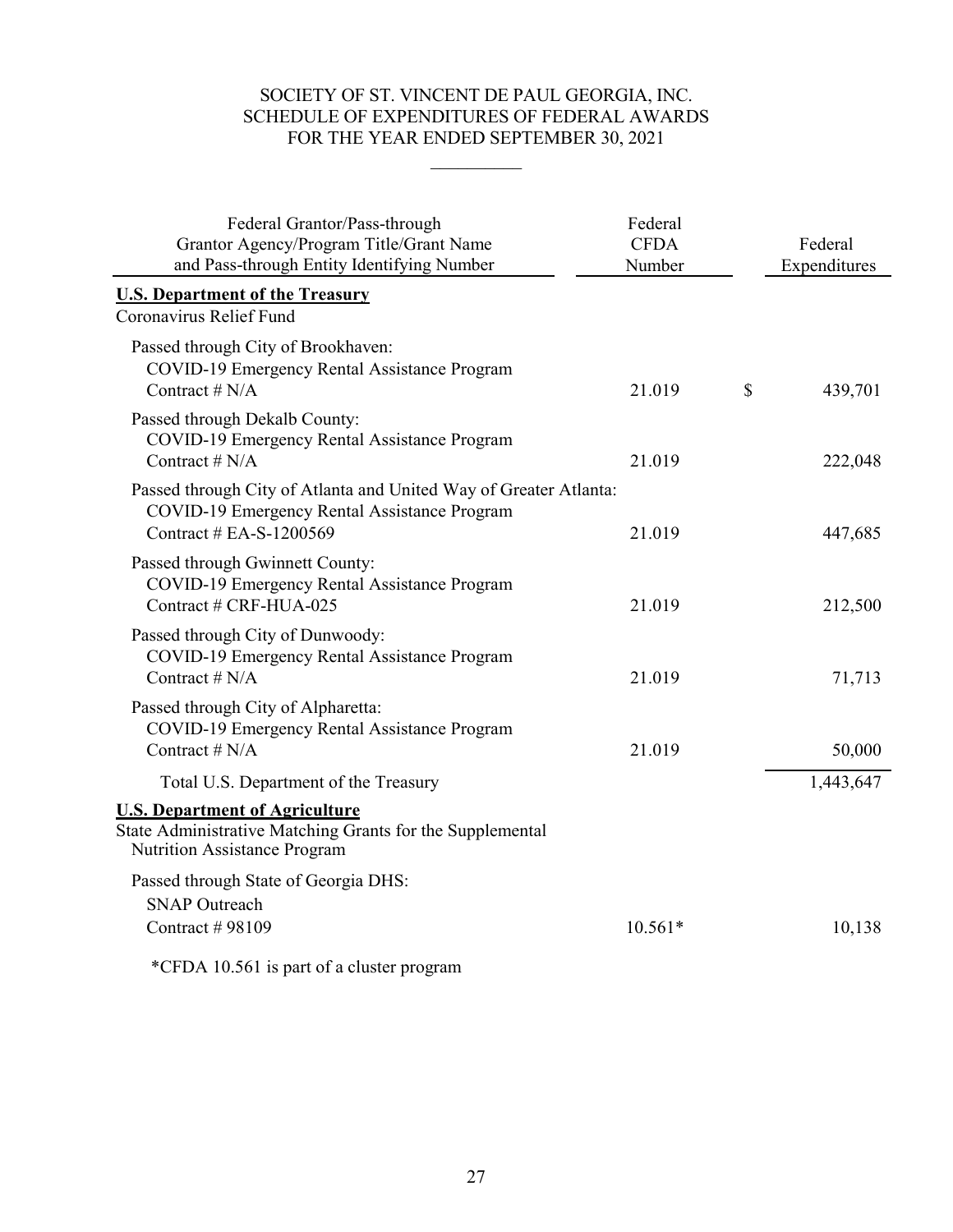# SOCIETY OF ST. VINCENT DE PAUL GEORGIA, INC. SCHEDULE OF EXPENDITURES OF FEDERAL AWARDS – CONTINUED FOR THE YEAR ENDED SEPTEMBER 30, 2021

| Federal Grantor/Pass-through<br>Grantor Agency/Program Title/Grant Name<br>and Pass-through Entity Identifying Number | Federal<br><b>CFDA</b><br>Number | Federal<br>Expenditures |
|-----------------------------------------------------------------------------------------------------------------------|----------------------------------|-------------------------|
| <b>U.S. Department of Homeland Security</b><br><b>Emergency Food and Shelter National Board Program</b>               |                                  |                         |
| Passed through Fulton/Dekalb County:<br><b>Emergency Food and Shelter Program</b><br>Contract # LRO-174000-074        | 97.024                           | 23,462                  |
| Passed through Lakewood County:<br><b>Emergency Food and Shelter Program</b><br>Contract # LRO-174000-145             | 97.024                           | 13,848                  |
| Passed through Fayette County:<br><b>Emergency Food and Shelter Program</b><br>Contract # LRO-189000-008              | 97.024                           | 18,138                  |
| Passed through Gwinnett County:<br><b>Emergency Food and Shelter Program</b><br>Contract # LRO-191400-002             | 97.024                           | 82,371                  |
| Passed through Henry County:<br><b>Emergency Food and Shelter Program</b><br>Contract # LRO-193000-012                | 97.024                           | 51,087                  |
| Passed through Rockdale County:<br><b>Emergency Food and Shelter Program</b><br>Contract # LRO-202800-007             | 97.024                           | 11,047                  |
| Passed through Troup County:<br><b>Emergency Food and Shelter Program</b><br>Contract # LRO-206600-014                | 97.024                           | 15,389                  |
| Total U.S. Department of Homeland Security                                                                            |                                  | 215,342                 |
| Total                                                                                                                 |                                  | \$<br>1,669,127         |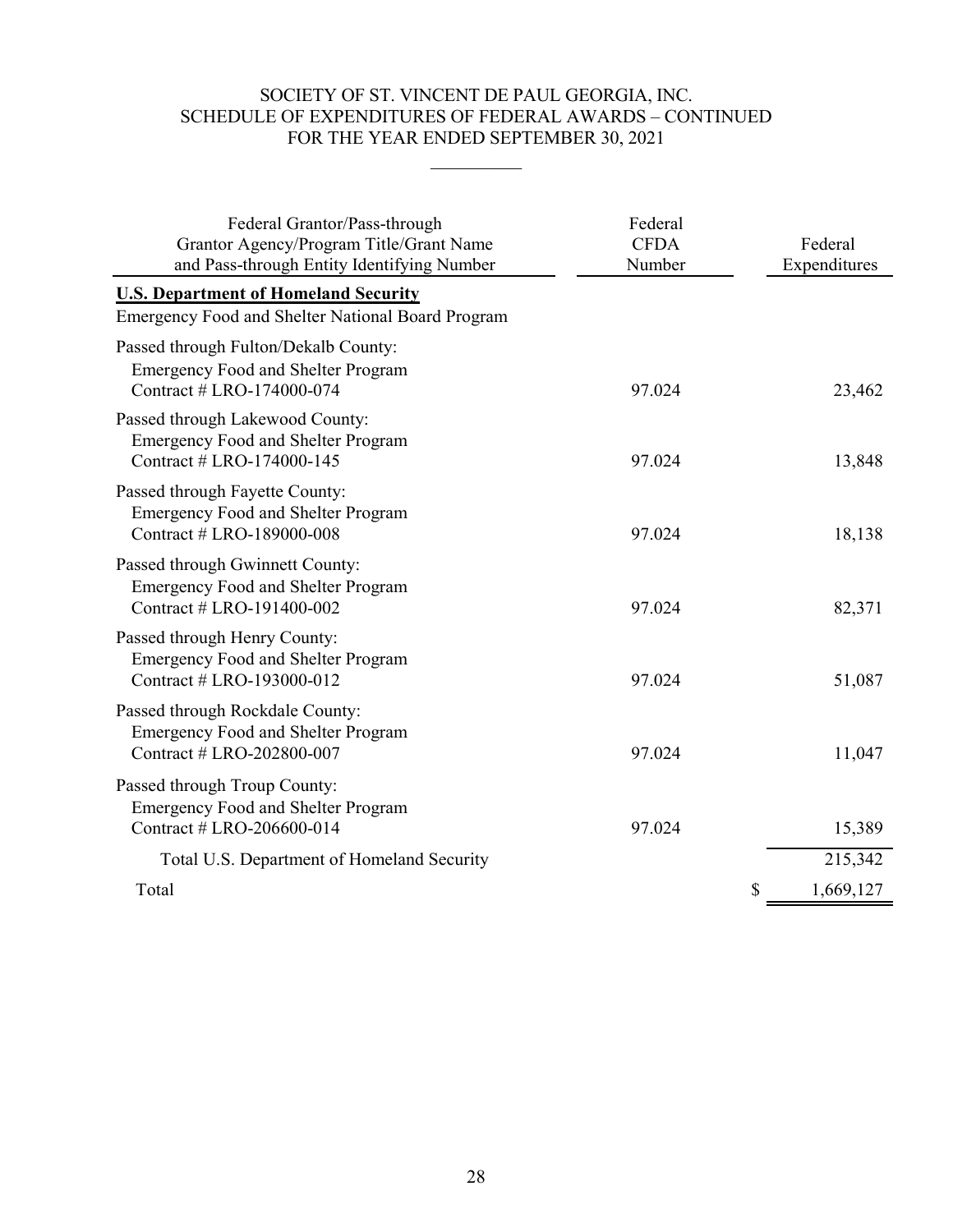# SOCIETY OF ST. VINCENT DE PAUL GEORGIA, INC. NOTES TO SCHEDULE OF EXPENDITURES OF FEDERAL AWARDS FOR THE YEAR ENDED SEPTEMBER 30, 2021

#### 1. Basis of Presentation

The accompanying schedule of expenditures of federal awards (the Schedule) includes the federal award activity of Society of St. Vincent de Paul, Georgia, Inc. (the Society) under programs of the federal government for the year ended September 30, 2021. The information in this Schedule is presented in accordance with the requirements of Title 2 U.S. *Code of Federal Regulations Part 200, Uniform Administrative Requirements, Cost Principles, and Audit Requirements for Federal Awards* (Uniform Guidance). Because the Schedule presents only a selected portion of the operations of the Society, it is not intended to and does not present the financial position, changes in net assets, or cash flows of the Society.

## 2. Summary of Significant Accounting Principles

Expenditures reported on the Schedule are reported on the accrual basis of accounting. Such expenditures are recognized following the cost principles contained in the Uniform Guidance, wherein certain types of expenditures are not allowable or are limited as to reimbursement.

## 3. Indirect Cost Rate

The Society has elected not to use the 10% de minimis indirect cost rate as allowed under the Uniform Guidance.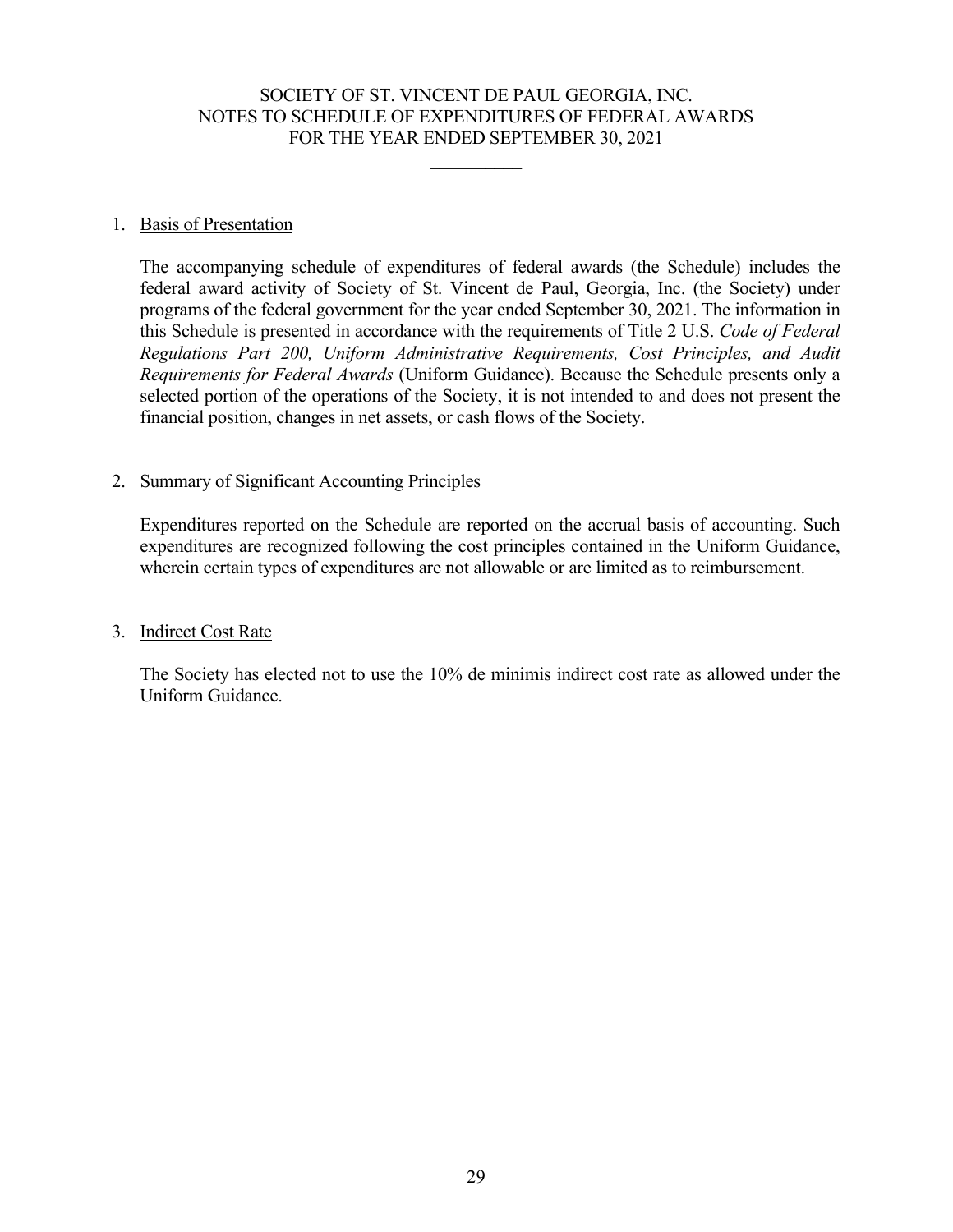

# INDEPENDENT AUDITOR'S REPORT ON INTERNAL CONTROL OVER FINANCIAL REPORTING AND ON COMPLIANCE AND OTHER MATTERS BASED ON AN AUDIT OF FINANCIAL STATEMENTS PERFORMED IN ACCORDANCE WITH *GOVERNMENT AUDITING STANDARDS*

To the Board of Directors of Society of St. Vincent de Paul, Georgia, Inc.:

 We have audited, in accordance with the auditing standards generally accepted in the United States of America and the standards applicable to financial audits contained in *Government Auditing Standards* issued by the Comptroller General of the United States, the financial statements of Society of St. Vincent de Paul, Georgia, Inc. (the Society), which comprise the statement of financial position as of September 30, 2021, and the related statements of activities, functional expenses, and cash flows for the year then ended, and the related notes to the financial statements, and have issued our report thereon dated November 30, 2021.

#### **Internal Control Over Financial Reporting**

 In planning and performing our audit of the financial statements, we considered the Society's internal control over financial reporting (internal control) to determine the audit procedures that are appropriate in the circumstances for the purpose of expressing our opinion on the financial statements, but not for the purpose of expressing an opinion on the effectiveness of the Society's internal control. Accordingly, we do not express an opinion on the effectiveness of the Society's internal control.

 A *deficiency in internal control* exists when the design or operation of a control does not allow management or employees, in the normal course of performing their assigned functions, to prevent, or detect and correct, misstatements on a timely basis. A *material weakness* is a deficiency, or a combination of deficiencies, in internal control, such that there is a reasonable possibility that a material misstatement of the entity's financial statements will not be prevented, or detected and corrected, on a timely basis. A *significant deficiency* is a deficiency, or a combination of deficiencies, in internal control that is less severe than a material weakness, yet important enough to merit attention by those charged with governance.

 Our consideration of internal control was for the limited purpose described in the first paragraph of this section and was not designed to identify all deficiencies in internal control that might be material weaknesses or significant deficiencies and therefore material weaknesses or significant deficiencies may exist that have not been identified. Given these limitations, during our audit we did not identify any deficiencies in internal control that we consider to be material weaknesses. We did identify certain deficiencies in internal controls, described in the accompanying schedule of findings and questioned costs as items 2021-001 and 2001-002 that we consider to be significant deficiencies.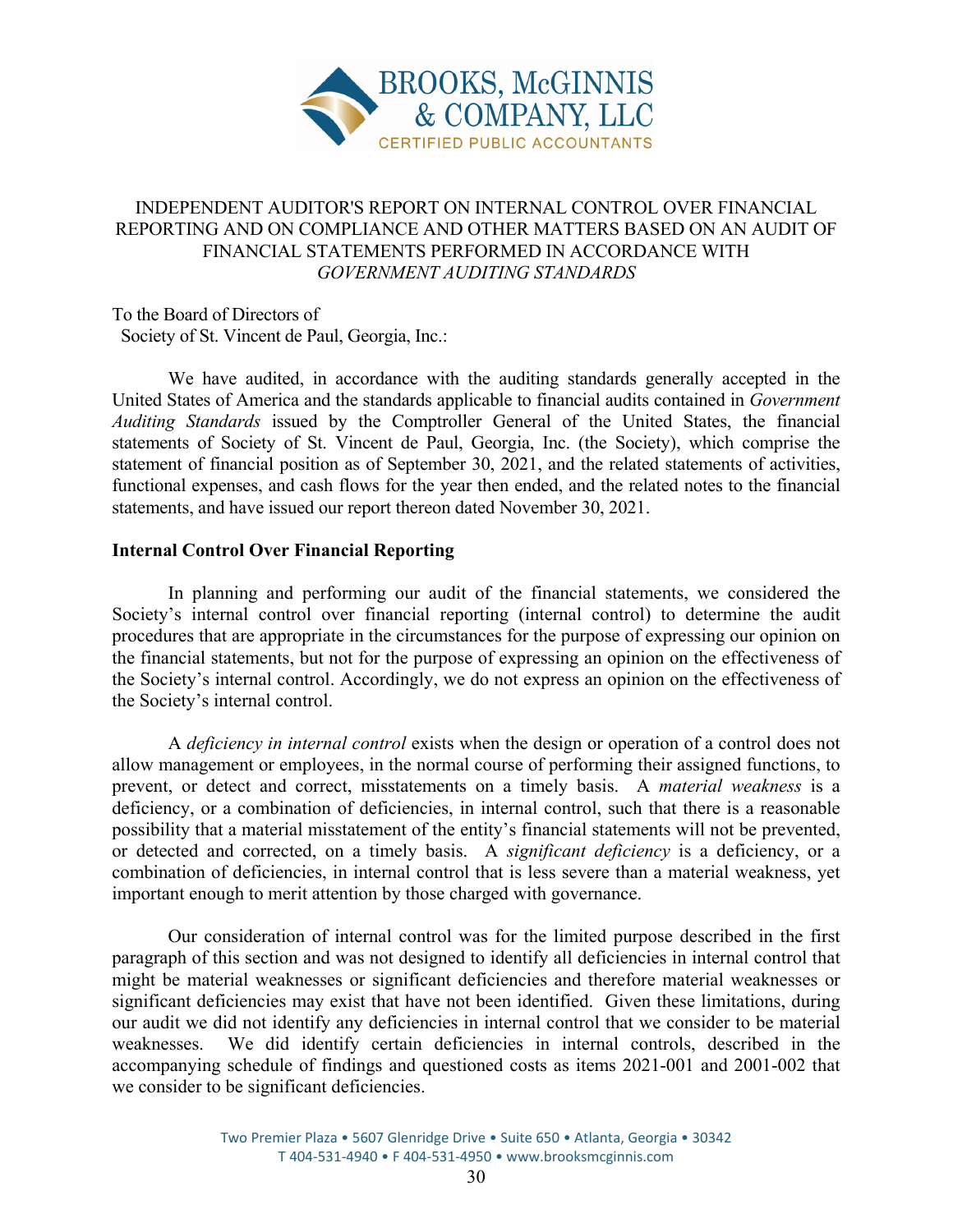#### **Compliance and Other Matters**

 As part of obtaining reasonable assurance about whether the Society's financial statements are free from material misstatement, we performed tests of its compliance with certain provisions of laws, regulations, contracts and grant agreements, noncompliance with which could have a direct and material effect on the determination of financial statement amounts. However, providing an opinion on compliance with those provisions was not an objective of our audit, and accordingly, we do not express such an opinion. The results of our tests disclosed no instances of noncompliance or other matters that are required to be reported under *Government Auditing Standards*.

#### **Purpose of this Report**

 The purpose of this report is solely to describe the scope of our testing of internal control and compliance and the results of that testing, and not to provide an opinion on the effectiveness of the Society's internal control or on compliance. This report is an integral part of an audit performed in accordance with *Government Auditing Standards* in considering the Society's internal control and compliance. Accordingly, this communication is not suitable for any other purpose.

Brooks, Medinnis & Company, LLC

Atlanta, Georgia November 30, 2021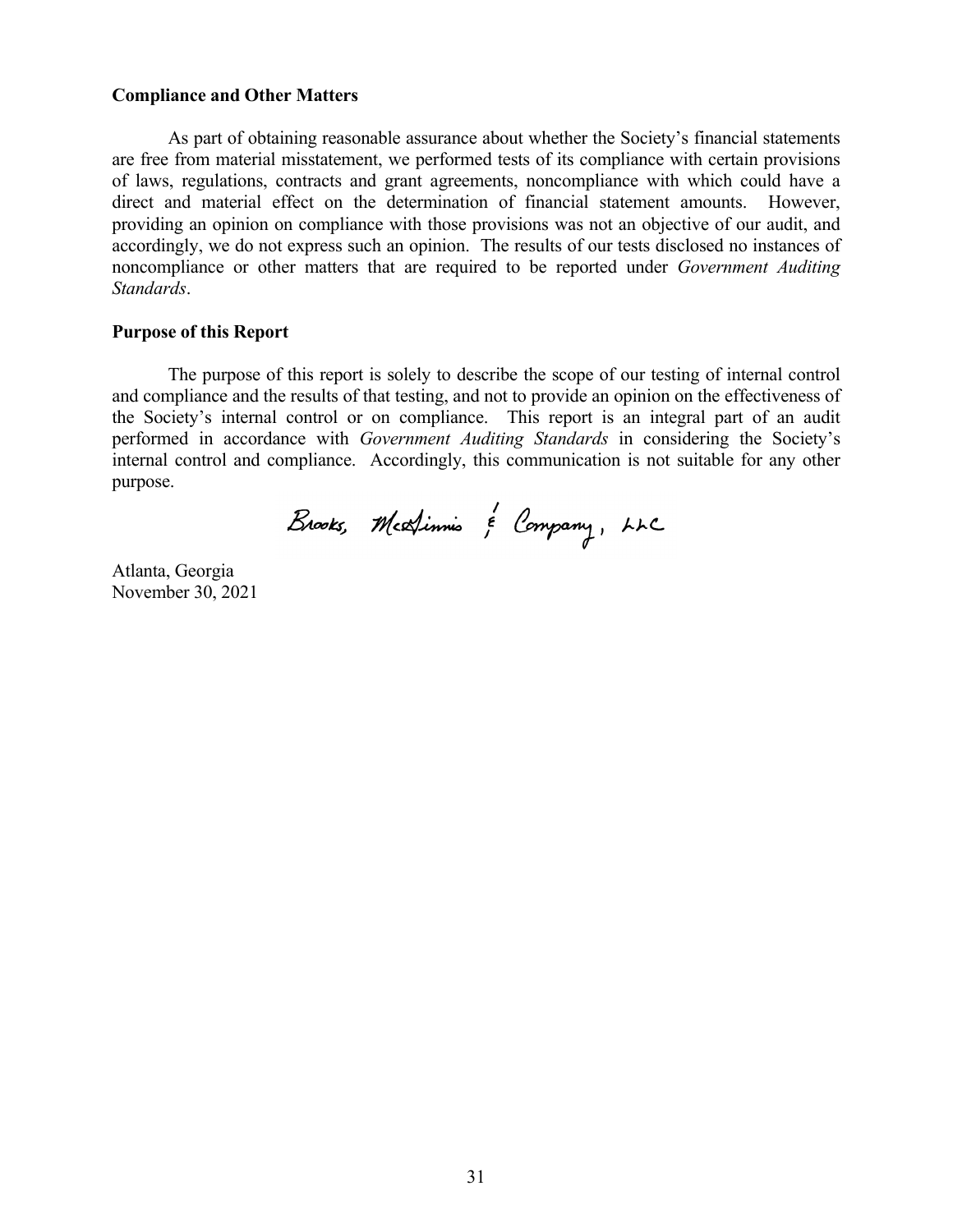

# INDEPENDENT AUDITOR'S REPORT ON COMPLIANCE FOR EACH MAJOR PROGRAM AND ON INTERNAL CONTROL OVER COMPLIANCE REQUIRED BY THE UNIFORM GUIDANCE

To the Board of Directors of Society of St. Vincent de Paul, Georgia, Inc.:

## **Report on Compliance for Each Major Federal Program**

 We have audited Society of St. Vincent de Paul, Georgia's (the Society) compliance with the types of compliance requirements described in the *OMB Compliance Supplement* that could have a direct and material effect on the Society's major federal program for the year ended September 30, 2021. The Society's major federal program is identified in the summary of auditor's results section of the accompanying schedule of findings and questioned costs.

#### **Management's Responsibility**

 Management is responsible for compliance with federal statutes, regulations, and the terms and conditions of its federal awards applicable to its federal programs.

#### **Auditor's Responsibility**

 Our responsibility is to express an opinion on compliance for each of the Society's major federal programs based on our audit of the types of compliance requirements referred to above. We conducted our audit of compliance in accordance with auditing standards generally accepted in the United States of America; the standards applicable to financial audits contained in *Government Auditing Standards*, issued by the Comptroller General of the United States; and the audit requirements of Title 2 U.S. *Code of Federal Regulations* Part 200, *Uniform Administrative Requirements, Cost Principles, and Audit Requirements for Federal Awards* (Uniform Guidance). Those standards and the Uniform Guidance require that we plan and perform the audit to obtain reasonable assurance about whether noncompliance with the types of compliance requirements referred to above that could have a direct and material effect on a major federal program occurred. An audit includes examining, on a test basis, evidence about the Society's compliance with those requirements and performing such other procedures as we considered necessary in the circumstances.

 We believe that our audit provides a reasonable basis for our opinion on compliance for each major federal program. However, our audit does not provide a legal determination of the Society's compliance.

## **Opinion on Each Major Federal Program**

 In our opinion, Society of St. Vincent de Paul, Georgia complied, in all material respects, with the types of compliance requirements referred to above that could have a direct and material effect on its major federal program for the year ended September 30, 2021.

Two Premier Plaza • 5607 Glenridge Drive • Suite 650 • Atlanta, Georgia • 30342

T 404‐531‐4940 • F 404‐531‐4950 • www.brooksmcginnis.com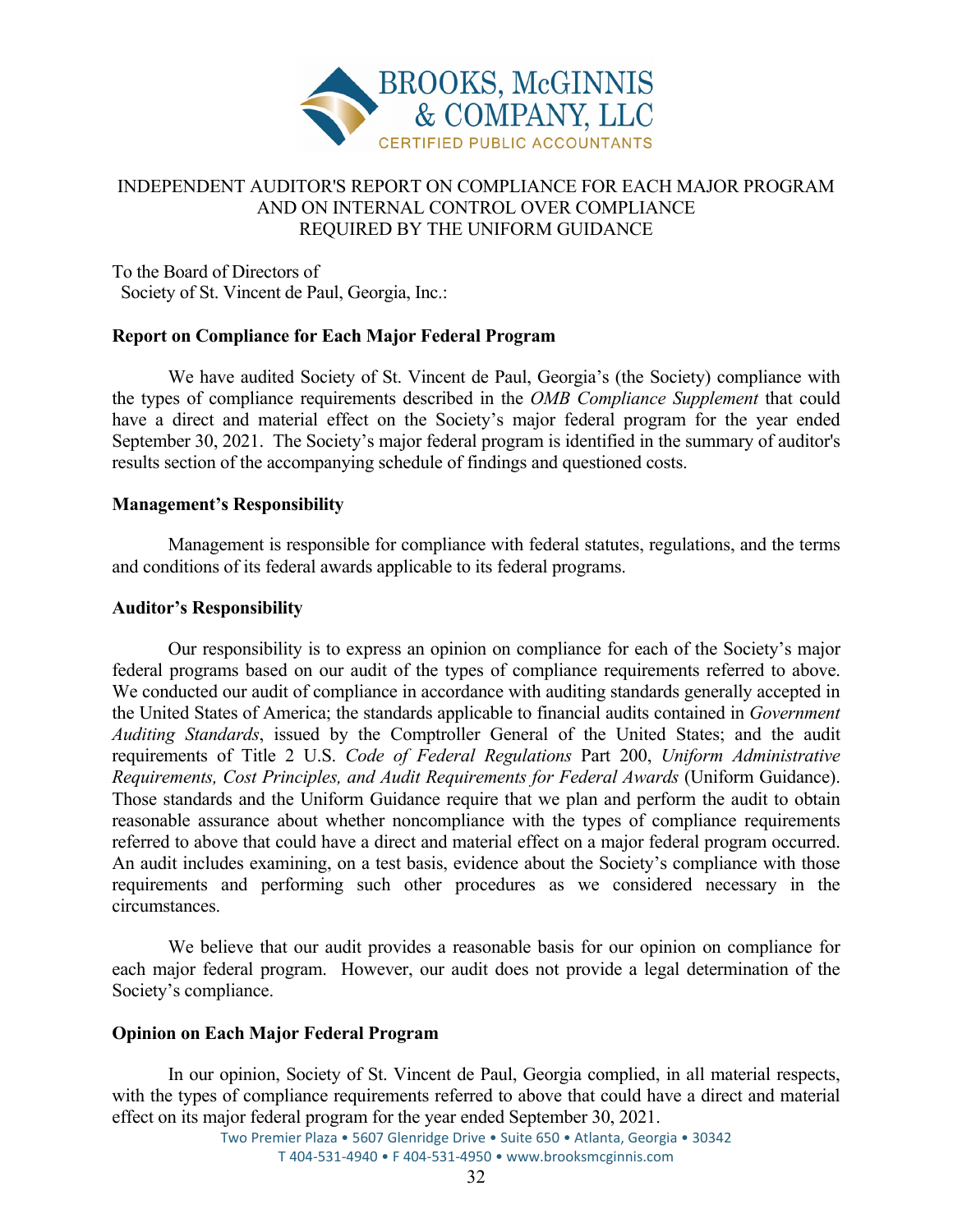#### **Report on Internal Control over Compliance**

 Management of the Society is responsible for establishing and maintaining effective internal control over compliance with the types of compliance requirements referred to above. In planning and performing our audit of compliance, we considered the Society's internal control over compliance with the types of requirements that could have a direct and material effect on each major federal program to determine the auditing procedures that are appropriate in the circumstances for the purpose of expressing an opinion on compliance for each major federal program and to test and report on internal control over compliance in accordance with the Uniform Guidance, but not for the purpose of expressing an opinion on the effectiveness of internal control over compliance. Accordingly, we do not express an opinion on the effectiveness of the Society's internal control over compliance.

Our consideration of internal control over compliance was for the limited purpose described in the preceding paragraph and was not designed to identify all deficiencies in internal control over compliance that might be material weaknesses or significant deficiencies and therefore material weaknesses or significant deficiencies may exist that were not identified. However, as discussed below, we did identify deficiencies in internal control over compliance that we consider to be significant deficiencies.

A *deficiency in internal control* over compliance exists when the design or operation of a control over compliance does not allow management or employees, in the normal course of performing their assigned functions, to prevent, or detect and correct, noncompliance with a type of compliance requirement of a federal program on a timely basis. *A material weakness in internal control* over compliance is a deficiency, or combination of deficiencies, in internal control over compliance, such that there is a reasonable possibility that material noncompliance with a type of compliance requirement of a federal program will not be prevented, or detected and corrected, on a timely basis. We did not identify any deficiencies in internal control over compliance that we consider to be material weaknesses.

A *significant deficiency in internal control* over compliance is a deficiency, or a combination of deficiencies, in internal control over compliance with a type of compliance requirement of a federal program that is less severe than a material weakness in internal control over compliance, yet important enough to merit attention by those charged with governance. We consider the deficiency in internal controls over compliance described in the accompanying schedule of findings and questioned costs as items 2021-001 and 2001-002 to be significant deficiencies.

 The purpose of this report on internal control over compliance is solely to describe the scope of our testing of internal control over compliance and the results of that testing based on the requirements of the Uniform Guidance. Accordingly, this report is not suitable for any other purpose.

Brooks, Mextinnis & Company, LLC

Atlanta, Georgia November 30, 2021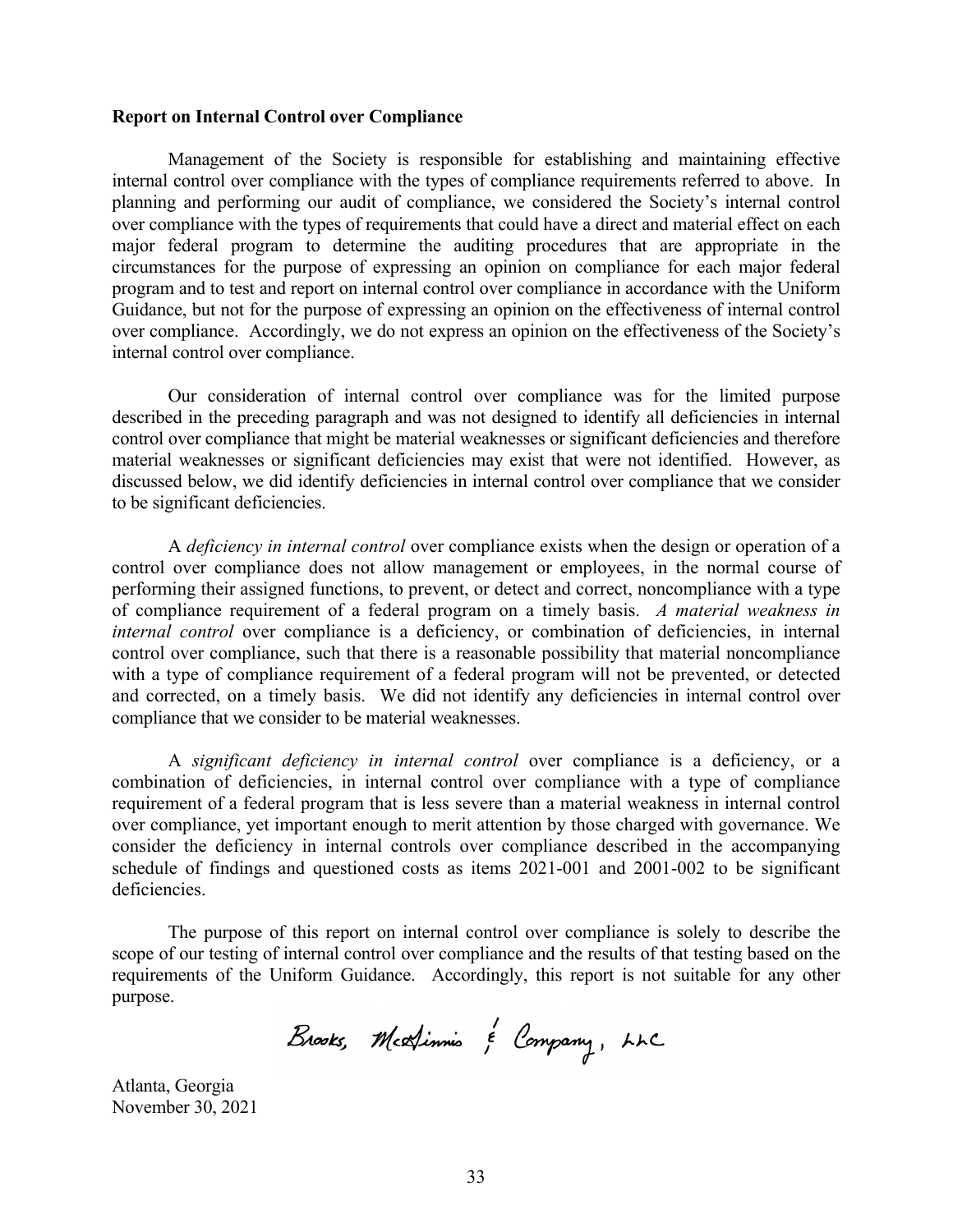## SOCIETY OF ST. VINCENT DE PAUL GEORGIA, INC. SCHEDULE OF FINDINGS AND QUESTIONED COSTS FOR THE YEAR ENDED SEPTEMBER 30, 2021

## **Section I – Summary of Audit Results**

| <b>Financial Statements:</b>                                                                                  | Unmodified  |
|---------------------------------------------------------------------------------------------------------------|-------------|
| Internal Control over Financial Reporting:                                                                    |             |
| Material weakness(es) identified?                                                                             | No          |
| Significant deficiencies identified that are not considered to be<br>$\bullet$<br>material weaknesses?        | Yes         |
| Noncompliance material to financial statements noted?                                                         | No          |
| <b>Federal Awards:</b>                                                                                        |             |
| Internal control over major programs:                                                                         |             |
| Material weakness(es) identified?                                                                             | No          |
| Significant deficiencies identified that are not considered to be<br>٠<br>material weaknesses?                | None noted  |
| Type of auditor's report issued on compliance for major programs                                              | Unmodified  |
| Any audit findings disclosed that are required to be reported in<br>accordance with 2 CFR Section 200.516(a)? | No          |
| Identification of major programs:                                                                             |             |
| Name                                                                                                          | CFDA Number |
| Coronavirus Relief Fund                                                                                       | 21.019      |
| Dollar threshold to distinguish between Type A and B programs?                                                | \$750,000   |
|                                                                                                               |             |
| Auditee qualified as a low-risk auditee?                                                                      | No          |

# **Section II – Financial Statement Findings**

Finding 2021-001

Criteria: Reconciliation of general ledger accounts to ensure the financial statements are properly stated.

Condition: During our current year audit, we noted some general ledger accounts were not fully reconciled requiring audit adjustments.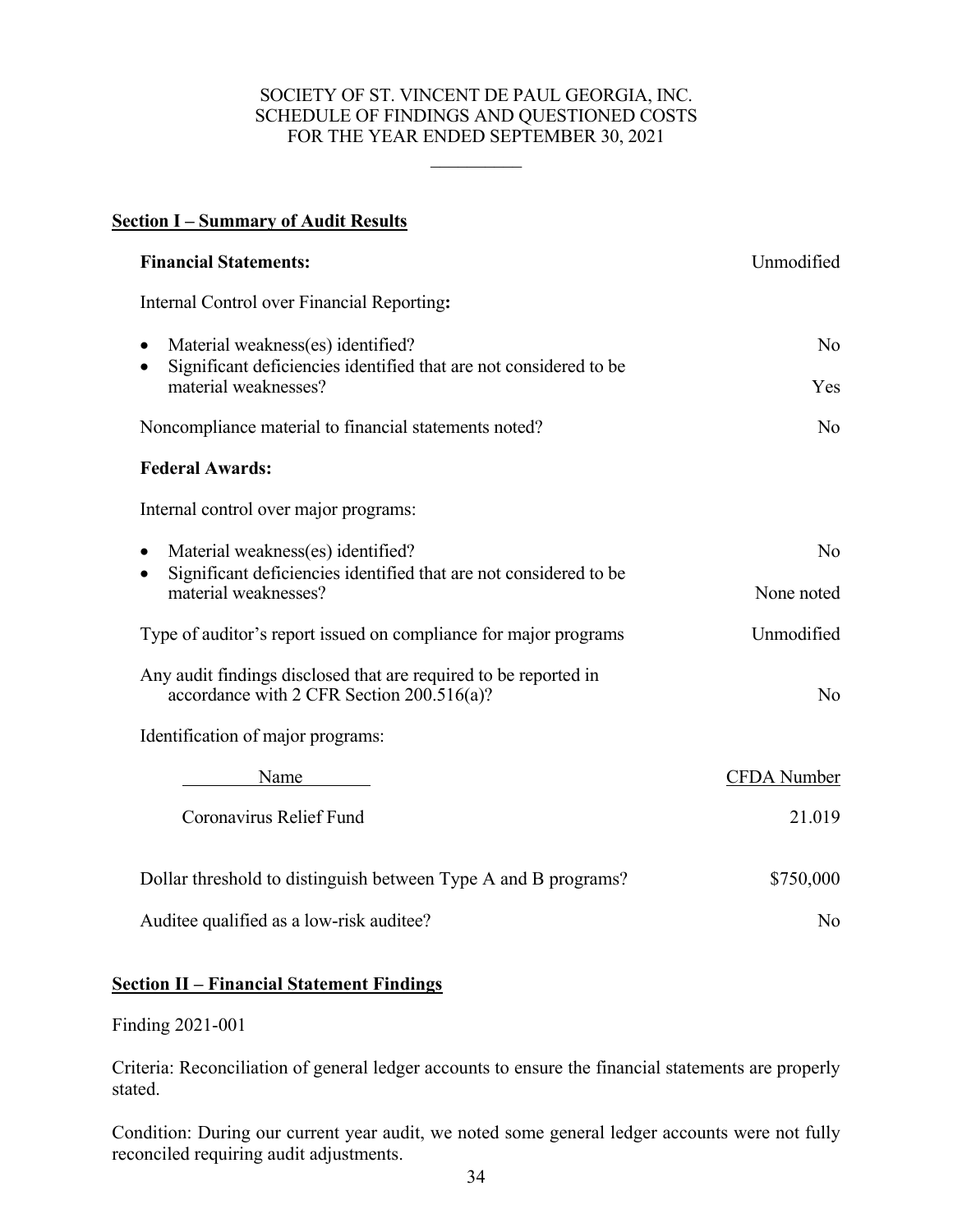## SOCIETY OF ST. VINCENT DE PAUL GEORGIA, INC. SCHEDULE OF FINDINGS AND QUESTIONED COSTS – CONTINUED FOR THE YEAR ENDED SEPTEMBER 30, 2021

## **Section II – Financial Statement Findings – Continued**

Finding 2021-001 – Continued

Effect: Failure to record reconcile the general ledger accounts could result in a material misstatement of the financial statements.

Cause: Turnover in the current year caused the accounting processes to get behind and accounts were not adequately reconciled on a monthly basis or at year end.

Recommendation: We recommend that key general ledger accounts, in particular cash accounts, property and equipment, notes receivable, deferred revenue, intercompany accounts, accruals and net asset account balances, be reconciled on a monthly basis, and balances agreed with supporting documentation.

Views of Responsible Officials and Planned Corrective Action: The Council has a new CFO in place who is strengthening the policies and procedures pertaining to the month-end and year-end closing activities. In addition, an upgrade and investment to the finance team includes the hiring of a controller who will ensure that policies and procedures are strictly adhered to (and created where necessary). Both of these new hires add significant executive and financial management skills to the finance function. We are making a concerted effort to reduce turnover and reconcile all accounts on a monthly basis. The organization will be implementing a new accounting software system that will allow enhanced reporting and reconciliation of activities of and between the Council, Thrift Stores and Conferences.

Finding 2021-002

Criteria: Tracking of expenses using the "class" feature in QuickBooks to populate the Statement of Functional Expenses and for grant reporting.

Condition: During our current year audit, we noted categories with negative expenses and expenses not properly allocated or allocated at all on the profit and loss by class. In the current year, management made all adjustments to the schedule for utilization in the consolidated financial statements.

Effect: Failure to properly track the expenses in the accounting records could result in a material misstatement of the financial statements or improper grant reporting and billing.

Cause: Turnover in the current year caused the accounting processes to get behind and the expenses by class were not reconciled or reviewed on a monthly basis or at year end.

Recommendation: We recommend that the activity by class is reviewed to ensure that expenses are properly allocated and reported for internal use as well as for preparation of the consolidated financial statements.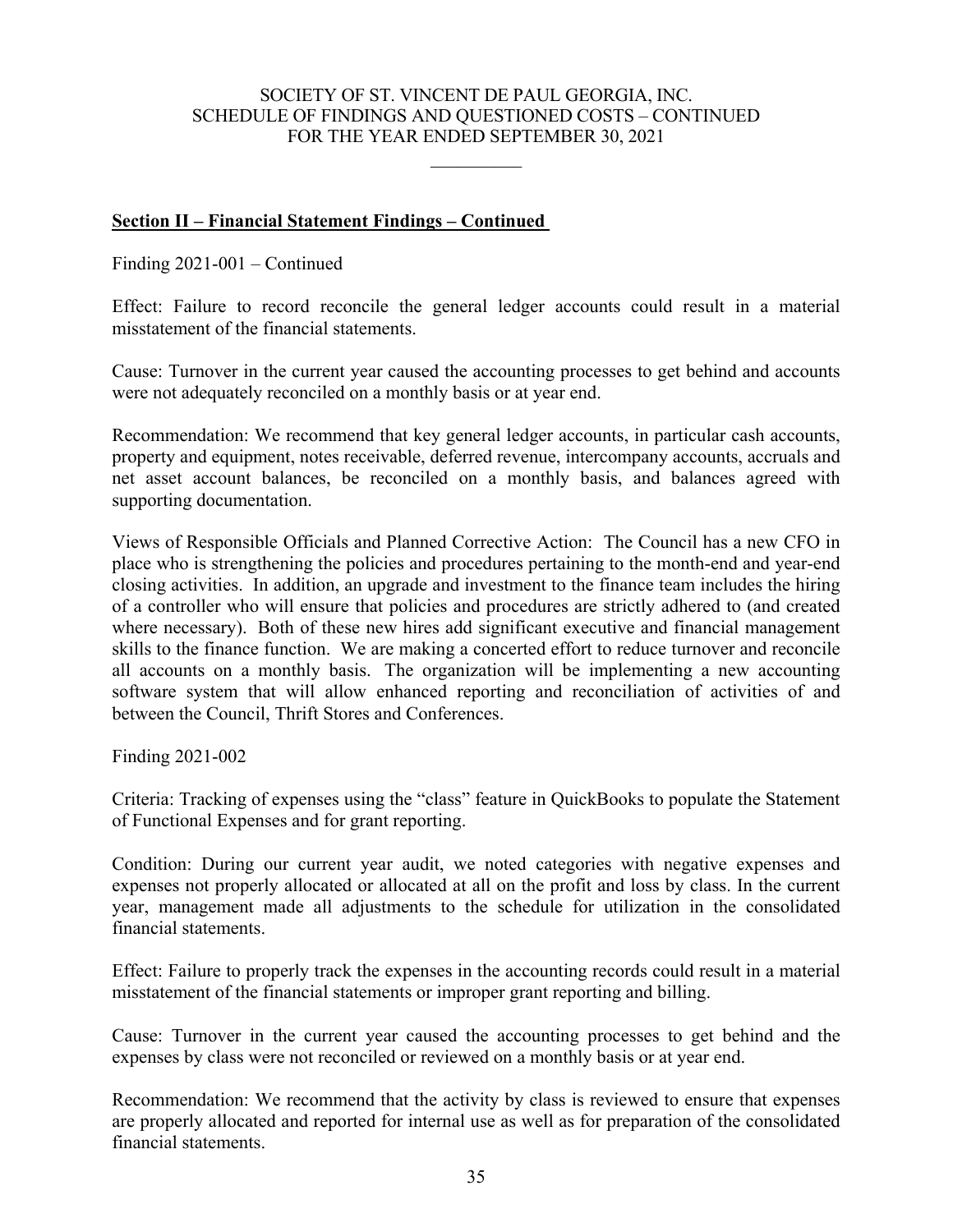## SOCIETY OF ST. VINCENT DE PAUL GEORGIA, INC. SCHEDULE OF FINDINGS AND QUESTIONED COSTS – CONTINUED FOR THE YEAR ENDED SEPTEMBER 30, 2021

## **Section II – Financial Statement Findings – Continued**

Finding 2021-002 – Continued

Views of Responsible Officials and Planned Corrective Action: With the upgrades in staffing in the Finance Department, we will be performing a detailed review of all accounts at monthend. The activity by class is being reviewed monthly to ensure the expenses are properly allocated and reported, for internal use as well as for preparation of the consolidated financial statements.

## **Section III – Federal Award Findings and Questioned Costs None**